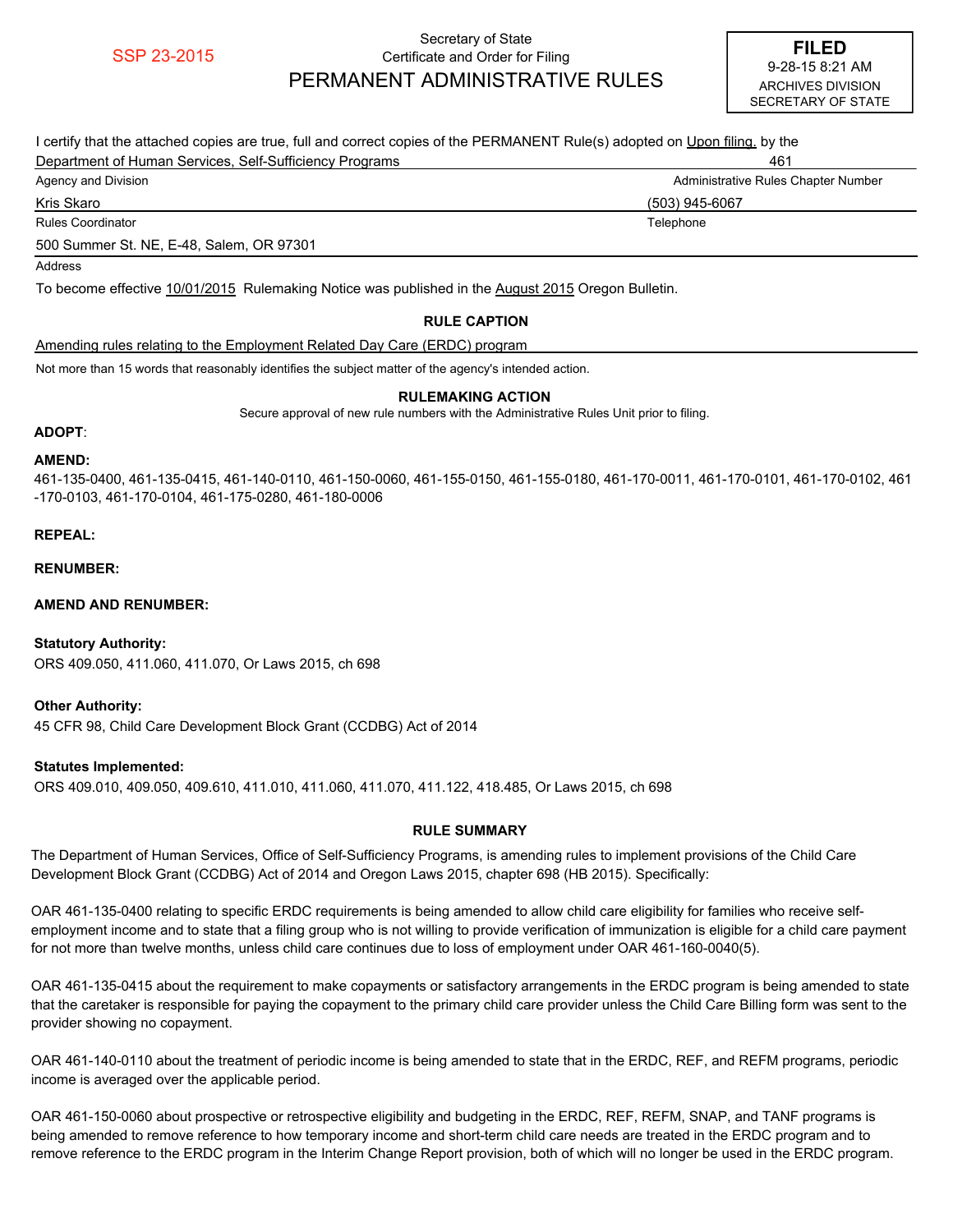OAR 461-155-0150 about child care eligibility standards, payment rates, and copayments is being amended to:

State that at initial certification, the eligibility standard is less than 185 percent of the federal poverty level (FPL);

- State that during the certification period and at recertification, the eligibility standard is 85 percent of the state median income (SMI) or 250% of the FPL, whichever is higher;

Allow employed caretakers to add education hours to the authorized work hours:

Amend subsection (8)(b) which states that for a client who earns less than minimum wage, the total number of payable child care hours may not exceed 125 percent of the anticipated earnings divided by the state minimum wage. This limitation will no longer be waived for the first three months of the client's employment; and

- Allow a client to obtain child care in excess of 215 hours per month if necessary to perform training required to keep current employment.

OAR 155-0180 about income standards is being amended to add a monthly income standard set at 250 percent of the 2015 federal poverty level and 85 percent of the 2015 state median income.

OAR 461-170-0011 about changes that must be reported is being amended to update reporting requirements for clients in the ERDC program.

Additionally, the rules below are being amended to remove references to the ERDC program as it relates to the Simplified Reporting System (SRS), which will no longer be used in the ERDC program:

- OAR 461-170-0101, Simplified Reporting System (SRS); ERDC, SNAP
- OAR 461-170-0102, Required Reports for the Simplified Reporting System (SRS) -- Interim Change Report; ERDC, SNAP

- OAR 461-170-0103, Actions Resulting From Changes in Household Circumstances; Simplified Reporting System (SRS); ERDC, SNAP Notice Situations

- OAR 461-170-0104, Failure to Submit Interim Change Report; Simplified Reporting System (SRS); ERDC, SNAP
- OAR 461-175-0280, Notice Situation; Failure to Submit Report for SRS or ERDC Reapplication
- OAR 461-180-0006, Effective Dates; Changes in the Simplified Reporting System (SRS); ERDC, SNAP

Other non-substantive edits were made to update statutory and rule references; correct formatting and punctuation; improve ease of reading; and clarify Department rules and processes.

Rules Coordinator Name **Email Address** 

Kris Skaro **kris.a.skaro@state.or.us**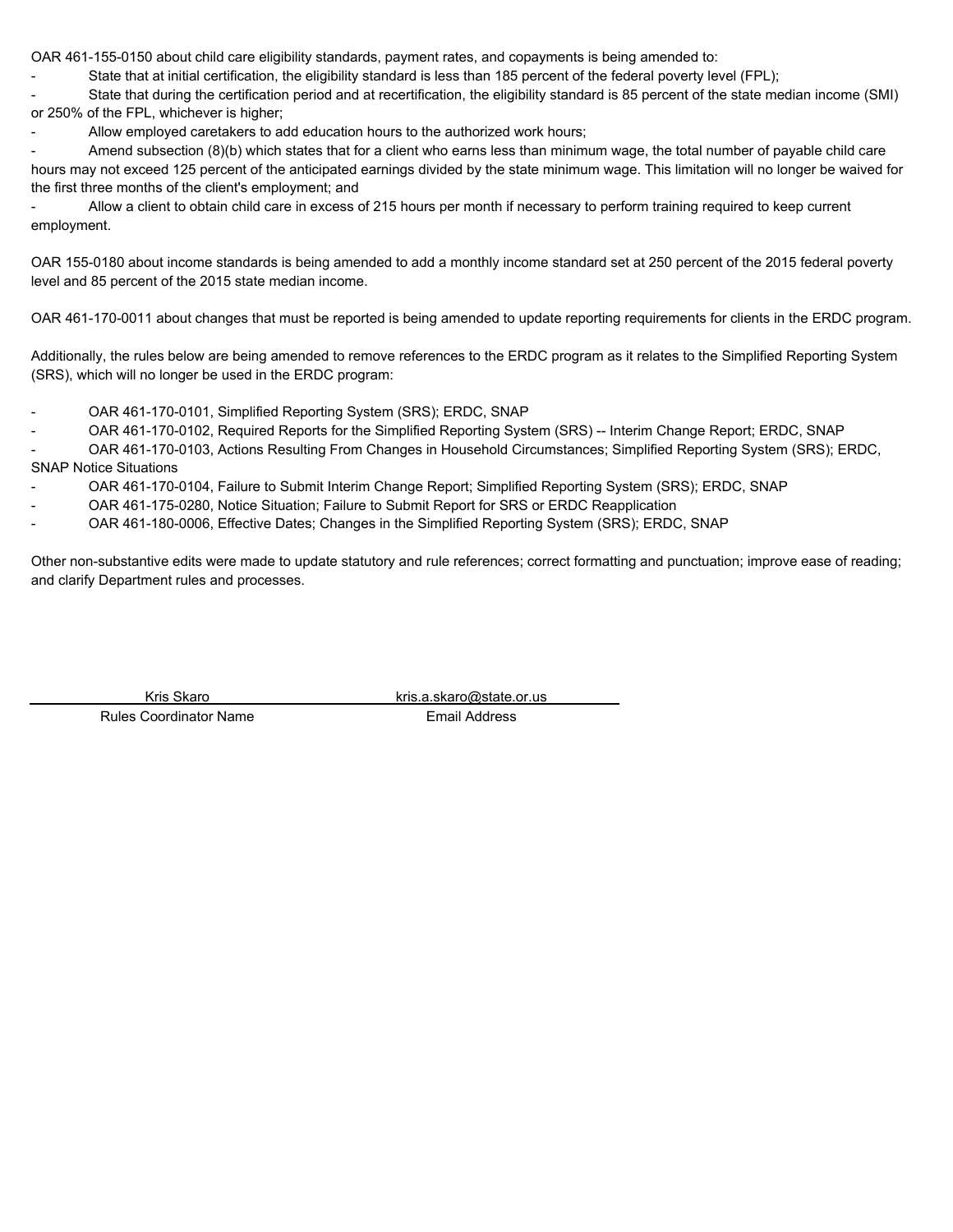- (1) The Department makes payments for child care, including care covered by the ERDC program, subject to the provisions of division 165 of this chapter of rules.
- (2) To be eligible for ERDC, a *filing group* (see OAR 461-110-0350) must meet the requirements of all of the following subsections:
	- (a) At least one *caretaker* (see OAR 461-001-0000) must receive income from employment. This includes <del>(other than s</del>elf-employment, (see OAR 461-145-0910), including and employment through a work study program.
	- (b) The *filing group* must include a *child* (see OAR 461-001-0000) who needs child care.
	- (c) The *filing group* must have an allowable child care need as described in OAR 461-160-0040. If there are two adults required to be in the *filing group*, and one of the adults is unemployed or self-employed, the unemployed or self-employed adult is considered available to provide child care, making the *filing group* ineligible, except in the following situations:
		- (A) The unemployed adult is physically or mentally unable to provide adequate child care. This must be verified (see OAR 461-125-0830).
		- (B) The unemployed adult is unavailable to provide child care while participating in the requirements of a *case plan* (see OAR 461-001-0025) other than requirements associated with post-secondary education.
	- (d) The *filing group* must use a child care provider who meets the requirements in OAR 461- 165-0160 and 461-165-0180.
	- (e) The *child* needing child care must meet the citizenship or alien status requirements of OAR 461-120-0110.
- (3) A *filing group* not willing to obtain a Certificate of Immunization Status for the child is not eligible for a child care payment for more than  $s$ ix twelve calendar months, or longer if child care continues under OAR 461-160-0040(5) if the *filing group* is unwilling to obtain a Certificate of Immunization Status for the child.
- (4) The child care must be necessary to enable the *caretaker* to remain employed, including selfemployed (other than self-employed).
- (5) A *filing group* is not eligible for child care when the *caretaker* or parent in the *filing group* receives a grant for child care from the Oregon Student Assistance Commission for any month the grant is intended to cover, regardless of when the grant is received.

Stat. Auth.: ORS 409.050, 411.060, 411.070, Or Laws 2015, ch 698 Stats. Implemented: ORS 409.010, 409.050, 409.610, 411.010, 411.060, 411.070, 411.122, 411.141, 418.485, 2009 Or. Laws ch. 827, Or Laws 2015, ch 698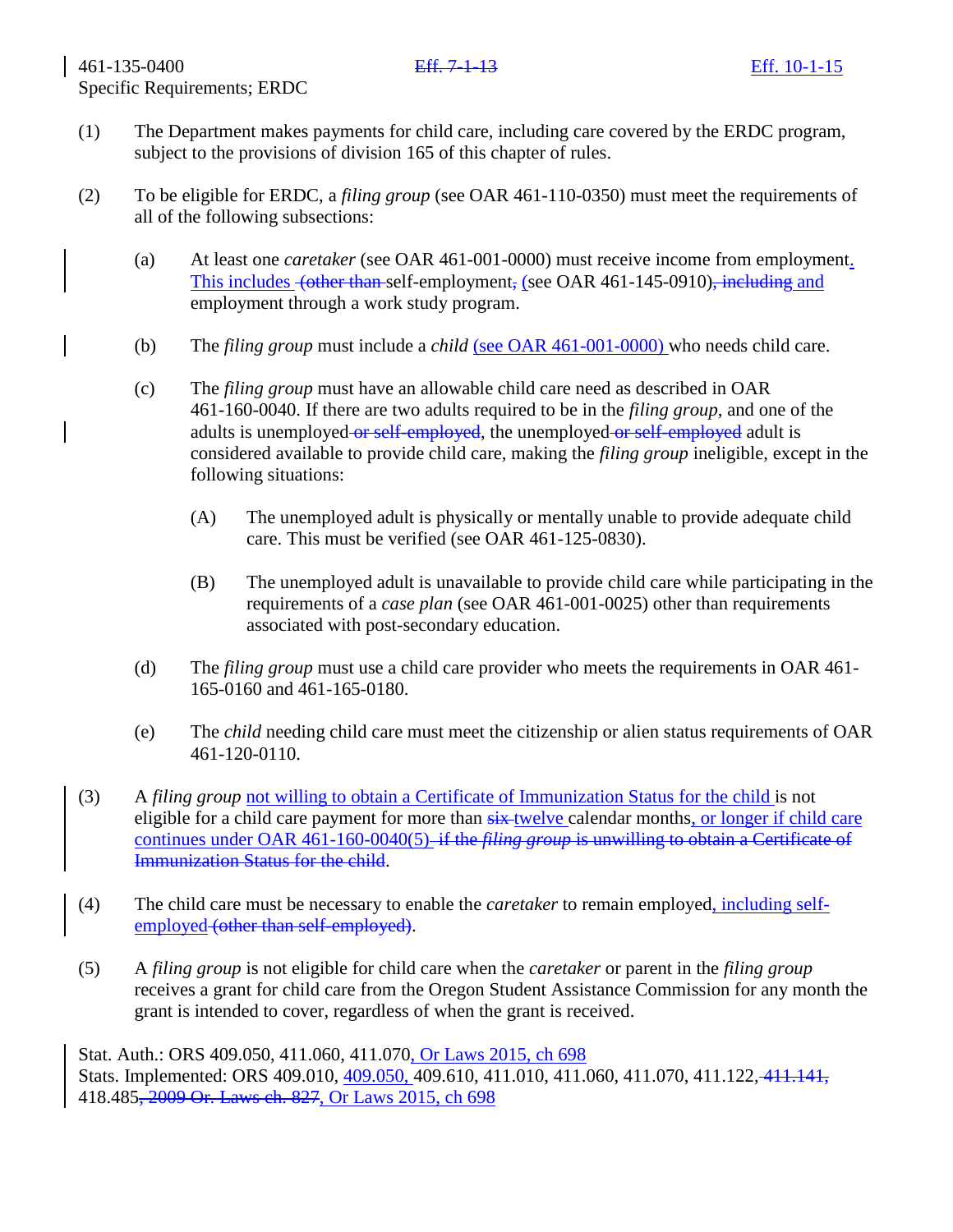## 461-135-0415 Eff. 7-1-10 Eff. 10-1-15 Requirement to Make Copay or Satisfactory Arrangements; ERDC

In the ERDC program:

- (1) The caretaker is responsible for paying the copayment to the primary provider of child care unless the ERDC filing group received TANF benefits the previous month and the Child Care Billing form was sent to the provider showing no copayment.
- (2) If the client has only one provider during a month, that provider is the primary provider. If the client uses more than one provider, the client must designate one as the primary provider. Notwithstanding any designation by the client, the Department considers a provider having the copayment amount (not to exceed the client's established copayment amount) deducted from its valid billing statement the primary provider for that period.
- (3) If the copayment exceeds the amount billed by the primary provider, the Department may treat a different provider as the primary provider or split the copayment among the providers who bill for care.
- (4) The copayment amount due from the caretaker to the provider is the lesser of:
	- (a) The copayment amount determined by the Department based on family size and income.
	- (b) The total amount allowed by the Department on a provider claim.
- (5) A client who fails to pay a copayment to or to make satisfactory arrangements with the primary provider is ineligible for ERDC if the provider notifies the Department of an overdue copayment within 60 days after the Department issues payment for the month at issue. The period of ineligibility ends under any of the following circumstances:
	- (a) On the first day of the month in which the client makes the copayment or makes satisfactory arrangements with the provider.
	- (b) On the first day of the month after three years have lapsed from the date the client failed to make the copayment.
	- (c) On the first day of the month in which the client provides verification that the copayment debt was discharged by a bankruptcy filing.
- (6) The Department will make the payment to a provider if a Child Care Billing form is mailed to the provider prior to the notification described in section (5) of this rule.

Stat. Auth.: ORS 409.050, 409.610, 411.060, 411.070, 411.122 Stats. Implemented: ORS 409.050, 409.610, 411.060, 411.070, 411.122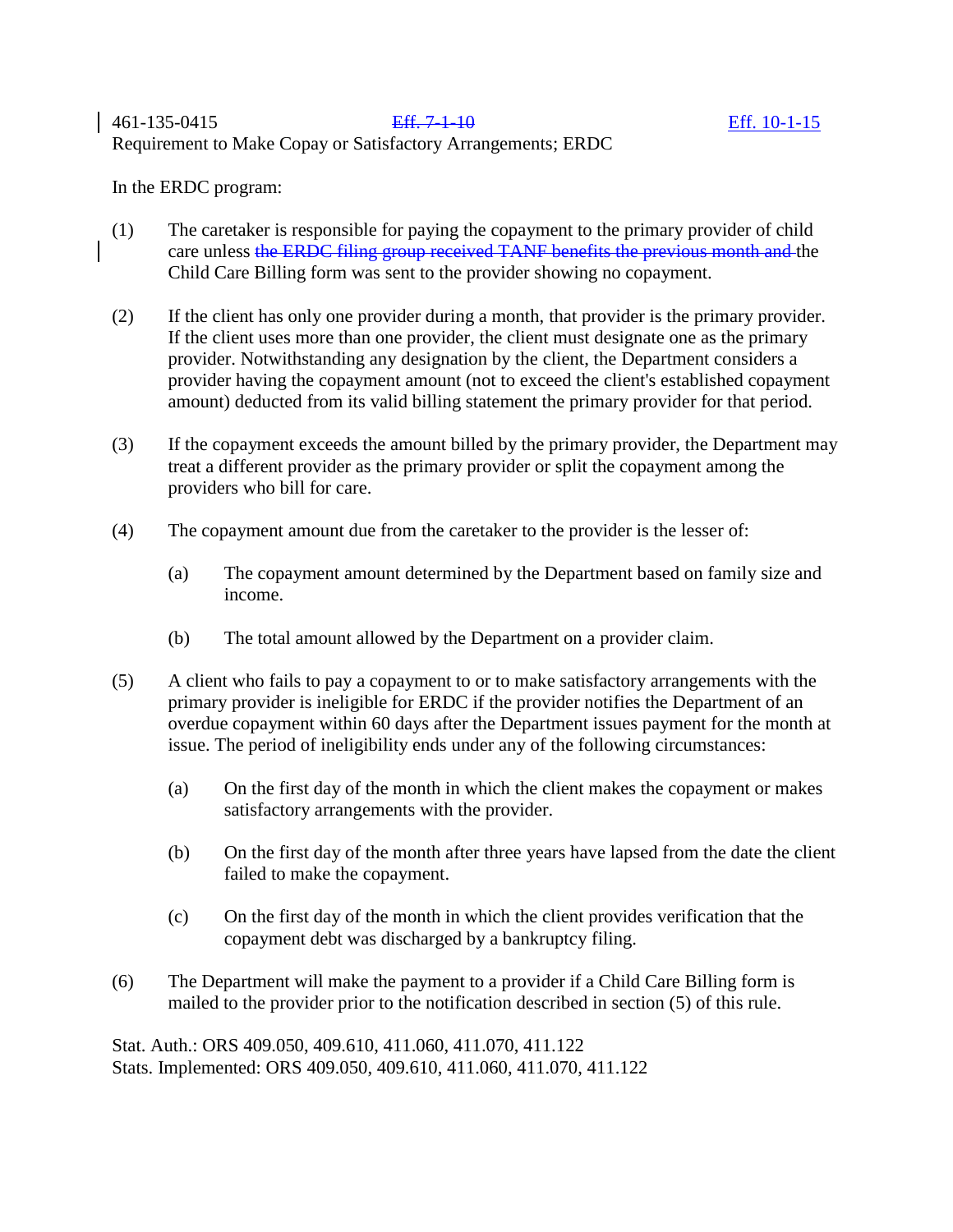## 461-140-0110 Eff. 4-1-11 Eff. 10-1-15 Treatment of Periodic Income

(1) For SNAP and TANF clients in a filing group (see OAR  $461-110-0310$ ) that includes at least one member who is working under a TANF JOBS Plus agreement, *periodic income* (see OAR 461-001-0000) is excluded.

- (2) For  $\overline{\text{REF}}$ ,  $\overline{\text{REF}}$ ,  $\overline{\text{REFM}}$ ,  $\overline{\text{SNAP}}$ , and  $\overline{\text{TANF}}$  clients not covered under section (1) of this rule, *periodic income* is averaged over the applicable period.
	- (3) In the ERDC program, *periodic income* is **equaller in one of two ways. The client is given** a choice either to averaged the income over the applicable period or to have the income counted in the month it is expected to be received.
	- (4) In the OSIP-EPD and OSIPM-EPD programs, *periodic income* received during a *certification period* (see OAR 461-001-0000) is averaged among the months in the *certification period*.
	- (5) In all programs not covered under sections (1) to (4) of this rule, *periodic income* is counted in the month received.

Stat. Auth.: ORS 411.060, 411.070, 411.404, 411.816, 412.014, 412.049 Stats. Implemented: ORS 411.060, 411.070, 411.404, 411.816, 412.014, 412.049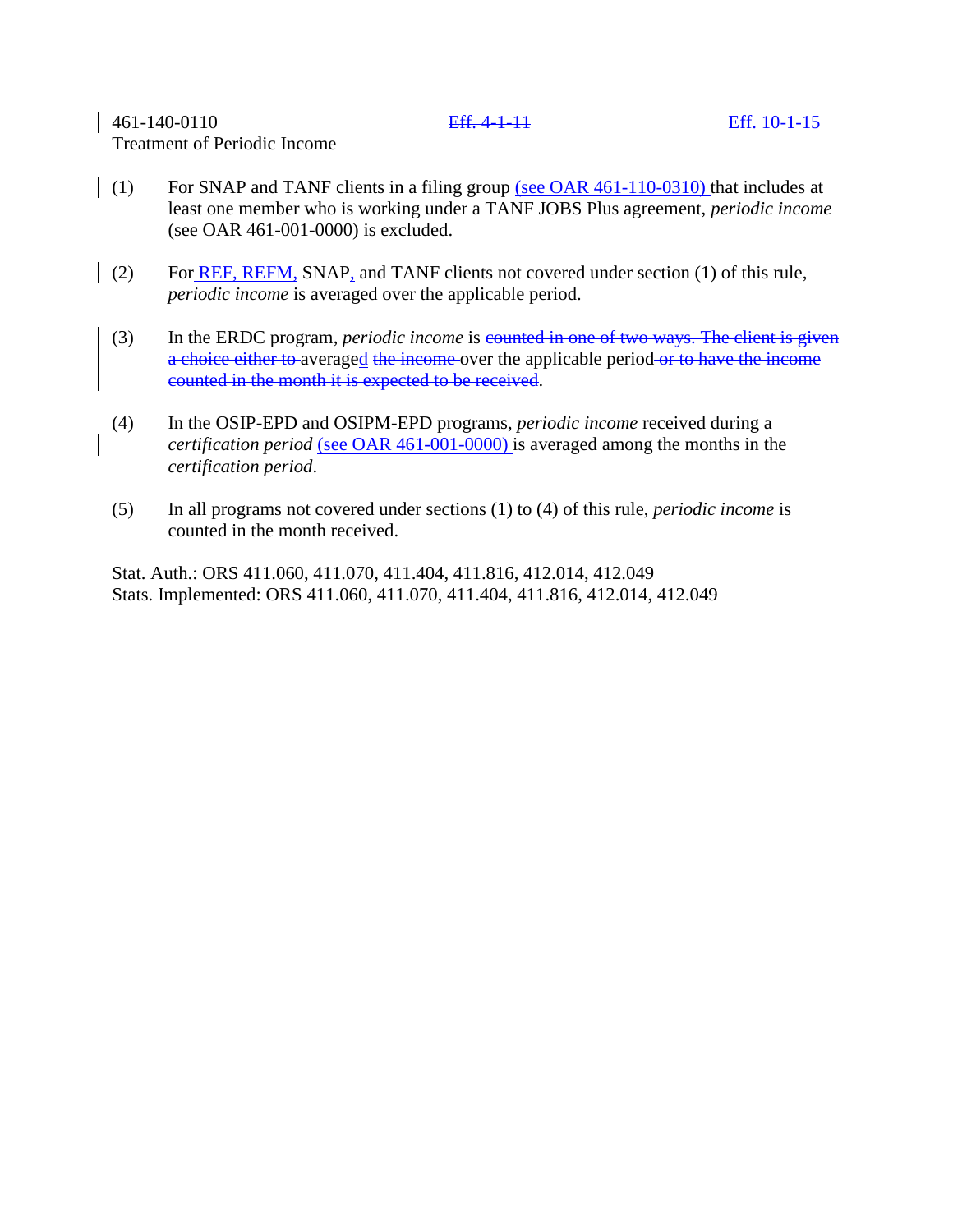## 461-150-0060 Eff. 1-1-14 Eff. 10-1-15

Prospective or Retrospective Eligibility and Budgeting; ERDC, REF, REFM, SNAP, TANF

In the ERDC, REF, REFM, SNAP, and TANF programs, the Department determines how and when to use prospective or retrospective *eligibility* (see OAR 461-001-0000) and *budgeting* (see OAR 461-001-0000) as follows:

- (1) For the *initial month* (see OAR 461-001-0000):
	- (a) In the ERDC program, income is budgeted so the anticipated amount is the same for each month, including the *initial month*.
	- (b) For a SNAP case in CRS, the Department uses "actual income" (see subsection (h) of this section) in the *initial month*.
	- (c) For a SNAP program case in SRS, "actual income" is used in the *initial month* if that income is not reflective of ongoing monthly income due to a new or terminated source or a significant change in ongoing income. All other income is processed under section (3) of this rule.
	- (d) In the REF and TANF programs, ongoing income, processed under section (2) of this rule, is used in the *initial month*, except when the source of income is a new or terminated source. When there is a new or terminated source of income, "actual income" is used in the *initial month*.
	- (e) In the REFM program, the Department uses only the *initial month* for *eligibility* and *budgeting*.
	- (f) The Department uses prospective *eligibility* and *budgeting* under OAR 461-150- 0020 for cases not covered under subsections (a) to (e) of this section, including for a client an individual who leaves a filing group (see OAR 461-110-0310) because of *domestic violence* (see OAR 461-001-0000) and enters a *domestic violence shelter* (see OAR 461-001-0000) or *safe home* (see OAR 461-001-0000).
	- (g) No supplement is issued based on incorrectly anticipated information.
	- (h) "Actual income" is the means income already received in the *initial month* plus all the income that reasonably may be expected to be received within the *initial month*.
- (2) Income is budgeted so that the anticipated amount is the same for each month. The type of income is determined and calculated as follows:
	- (a) Income that must be annualized is calculated under OAR 461-150-0090 to arrive at a monthly figure.
	- (b) Educational income (see OAR 461-145-0150) is assigned to the months it is intended to cover, regardless of when it is received. The income is prorated over these months.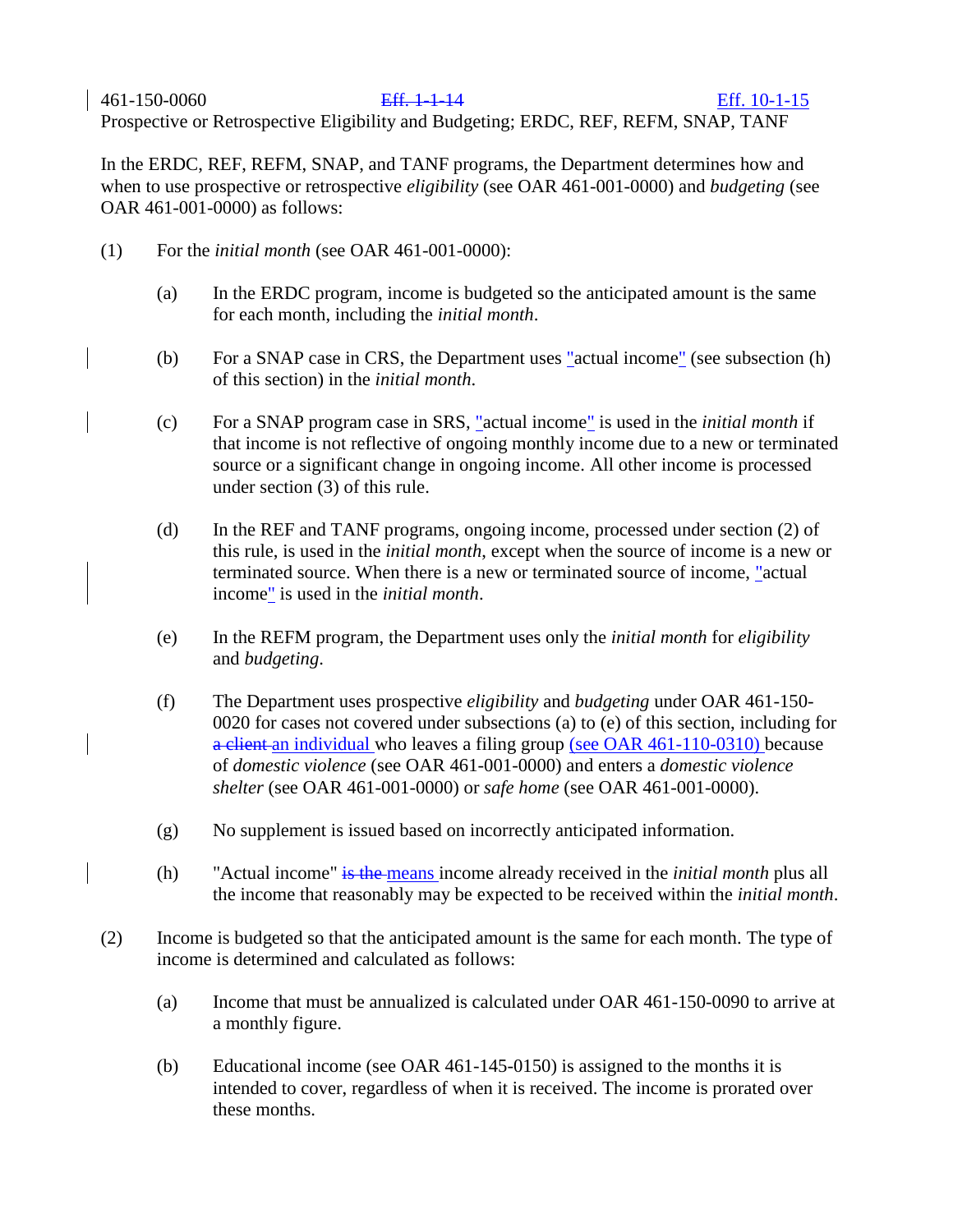- (c) Ongoing *stable income* (see OAR 461-001-0000) is anticipated under OAR 461- 150-0070.
- (d) Ongoing *variable income* (see OAR 461-001-0000) is anticipated under OAR 461- 150-0080.
- (e) *Periodic income* (see OAR 461-001-0000) is anticipated under OAR 461-140-0100  $\frac{and}{461-140-0110}$ .
- (f) *Lump-sum income* (see OAR 461-001-0000) is anticipated under OAR 461-140- 0100, 461-140-0200 461-140-0120, and 461-140-0123.
- $(g)$  In the ERDC program, for temporary income and other situations when the child care need will last two consecutive months or less, the income is anticipated to be received in the months of child care need and calculated under OAR 461-150-0080.
- (3) For an *ongoing month* (see OAR 461-001-0000):
	- (a) For a *benefit group* (see OAR 461-110-0750), the Department uses prospective *eligibility* and *budgeting*. The type of income is determined and calculated under section (2) of this rule.
	- (b) If the *budgeting* method changes from prospective to retrospective, the Department treats income from a terminated source that was counted prospectively as follows:
		- (A) If the actual amount received was less than or equal to the anticipated amount, the income is excluded.
		- (B) If the actual amount received was greater than the anticipated amount, the Department counts the difference between actual and anticipated amounts.
- (4) When an individual is added to an ongoing filing and *benefit group*, prospective budgeting is used to determine *eligibility*.
- (5) In the **ERDC and SNAP** programs, income reported on the Interim Change Report form under OAR 461-170-0011 and 461-170-0102 is used to determine *eligibility* and benefit level. Income for the fifth month of the SNAP program *certification period* (see OAR 461- 001-0000) is used to determine the income for the seventh and following months in the *certification period* if the <del>client</del>-individual anticipates it the income will remain the same throughout the period. If the client-individual anticipates the income will change, the client individual and the Department jointly estimate the income for the remaining months of the *certification period.* For a client an individual who had self-employment income annualized, no change is made unless there is a substantial change in the revenue of the business.

Stat. Auth.: ORS 409.050, 411.060, 411.070, 411.404, 411.816, 412.049 Stats. Implemented: ORS 409.010, 409.050, 409.610, 411.060, 411.070, 411.404, 411.816, 412.049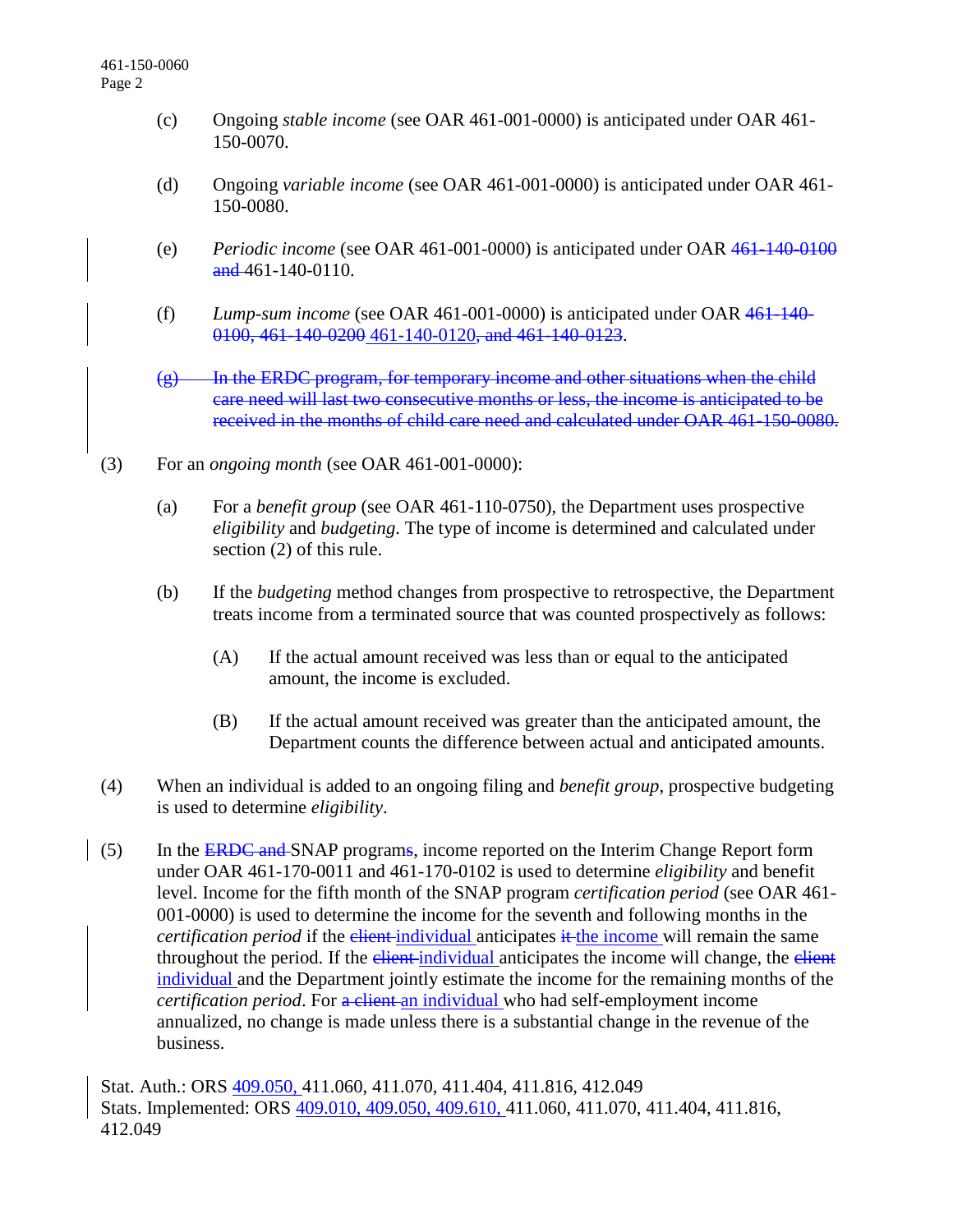The following provisions apply to child care in the ERDC, JOBS, JOBS Plus, and TANF programs:

- (1) The following definitions apply to the rules governing child care rates:
	- (a) Infant: For all providers other than licensed (registered or certified) care, a child aged newborn to 1 year. For licensed care, an infant is a child aged newborn to 2 years.
	- (b) Toddler: For all providers other than licensed (registered or certified) care, a child aged 1 year to 3 years. For licensed care, a toddler is a child aged 2 years to 3 years.
	- (c) Preschool: A child aged 3 years to 6 years.
	- (d) School: A child aged 6 years or older.
	- (e) Special Needs: A child who meets the age requirement of the program (ERDC or TANF) and who requires a level of care over and above the norm for his or her age due to a physical, behavioral, or mental disability. The need for a higher level of care must be determined by the provider and the disability must be verified by one of the following:
		- (A) A physician, nurse practitioner, clinical social worker, or any additional sources in OAR 461-125-0830.
		- (B) Eligibility for Early Intervention and Early Childhood Special Education Programs, or school-age Special Education Programs.
		- (C) Eligibility for SSI.
- (2) The following definitions apply to the types of care specified in the child care rate charts in subsections  $(4)(a)$  through  $(4)(c)$  of this rule:
	- (a) The *Standard Family Rate* applies to child care provided in the provider's own home or in the home of the child when the provider does not qualify for the enhanced rate allowed by subsection (b) of this section.
	- (b) The *Enhanced Family Rate* applies to child care provided in the provider's own home or in the home of the child when the provider meets the training requirements of the Oregon Registry, established by the Oregon Center for Career Development in Childhood Care and Education.
	- (c) The *Registered Family Rate* applies to child care provided in the provider's own home when the provider meets criteria established by the Office of Child Care.
	- (d) The *Certified Family Rate* applies to child care provided in a residential dwelling that is certified by the Office of Child Care as a Certified Family Home. To earn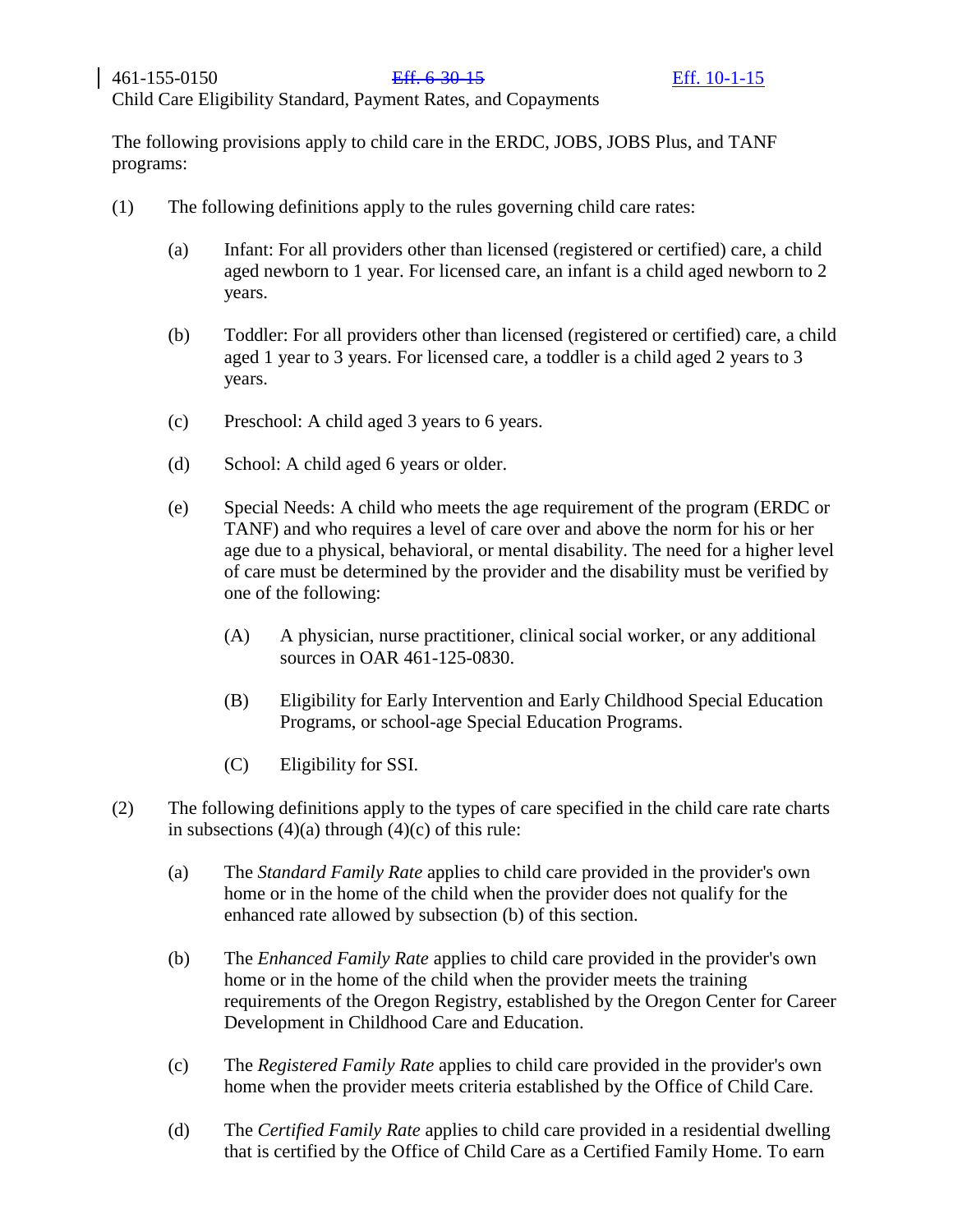this designation, the facility must be inspected, and both provider and facility are required to meet certain standards not required of a registered family provider.

- (e) The *Standard Center Rate* applies to child care provided in a facility that is not located in a residential dwelling and is exempt from Office of Child Care Certification rules (see OAR 414-300-0000).
- (f) The *Enhanced Center Rate* applies to child care provided in an exempt center whose staff meet the training requirements of the Oregon Registry established by the Oregon Center for Career Development in Childhood Care and Education. Eligibility to receive the enhanced center rate for care provided in an exempt center is subject to the following requirements:
	- (A) A minimum of one staff member for every 20 children in care must meet the Oregon Registry training requirements noted in subsection (b) of this section.
	- (B) New staff must meet the Oregon Registry training requirements within 90 days of hire, if necessary to maintain the trained staff-to-children ratio described in paragraph (A) of this subsection.
	- (C) There must be at least one person present where care is provided who has a current certificate in infant and child CPR and a current American Red Cross First Aid card or an equivalent.
- (g) An enhanced rate will become effective not later than the second month following the month in which the Department receives verification that the provider has met the requirements of subsection (b) or (f) of this section.
- (h) The *Certified Center Rate* applies to child care provided in a center that is certified by the Office of Child Care.
- (3) The following provisions apply to child care payments:
	- (a) Providers not eligible for the enhanced or licensed rate will be paid at an hourly rate for children in care less than 158 hours per month subject to the maximum full-time monthly rate.
	- (b) Providers eligible for the enhanced or licensed rate will be paid at an hourly rate for children in care less than 136 hours a month, unless the provider customarily bills all families at a part-time monthly rate subject to the maximum full-time monthly rate and is designated as the primary provider for the case.
	- (c) At their request, providers eligible for the enhanced or licensed rate may be paid at the part-time monthly rate if they provide 63 or more hours of care in the month, customarily bill all families at a part-time monthly rate, and are designated as the primary provider for the case.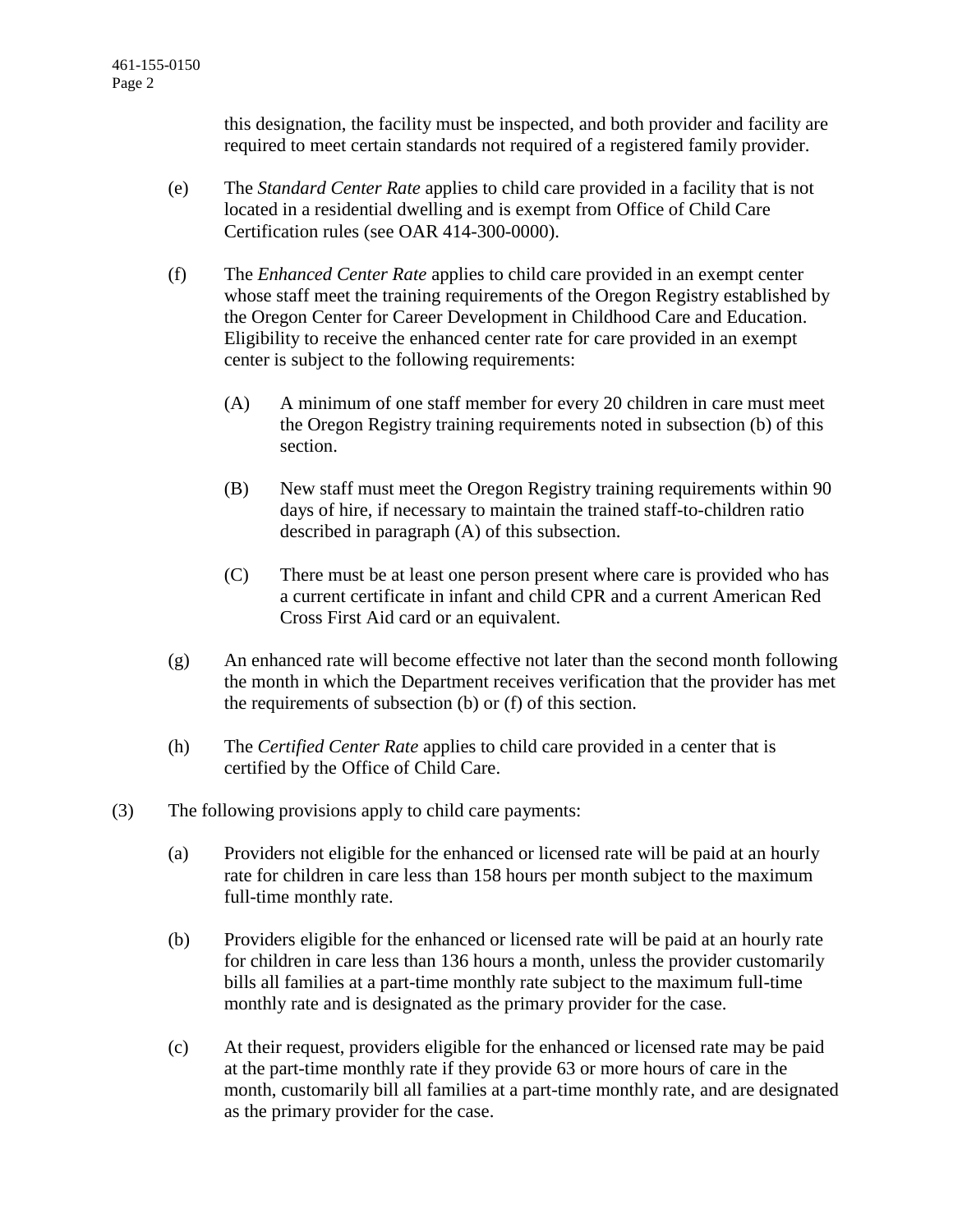- (d) Unless required by the circumstances of the client or child, the Department will not pay for care at a part-time monthly or a monthly rate to more than one provider for the same child for the same month.
- (e) The Department will pay at the hourly rate for less than 63 hours of care in the month subject to the maximum full-time monthly rate.
- (f) The Department will pay for up to five days each month the child is absent if:
	- (A) The child was scheduled to be in care and the provider bills for the amount of time the child was scheduled to be in care; and
	- (B) It is the provider's policy to bill all families for absent days.
- (g) The Department will not pay for more than five consecutive days of scheduled care for which the child is absent.
- (4) The following are the child care rates based on the type of provider, the location of the provider (shown by zip code), the age of the child, and the type of billing used (hourly or monthly):

(a)

|                      |           | <b>Standard Family Rate</b> | <b>Standard Center Rate</b> |                           |  |  |
|----------------------|-----------|-----------------------------|-----------------------------|---------------------------|--|--|
|                      |           | 1-157 Hours 158-215 Hours   |                             | 1-157 Hours 158-215 Hours |  |  |
|                      | per month | per month                   | per month                   | per month                 |  |  |
|                      | Hourly    | Monthly                     | Hourly                      | Monthly                   |  |  |
| Infant               | \$2.90    | \$521                       | \$5.25                      | \$848                     |  |  |
| Toddler              | \$2.90    | \$487                       | \$5.25                      | \$778                     |  |  |
| Preschool            | \$2.90    | \$481                       | \$4.50                      | \$638                     |  |  |
| School               | \$2.90    | \$455                       | \$4.50                      | \$544                     |  |  |
| <b>Special Needs</b> | \$2.90    | \$521                       | \$5.25                      | \$848                     |  |  |

## Group Area A STANDARD RATE MAXIMUMS (Not Licensed)

## ENHANCED RATE MAXIMUMS (Not Licensed)

|                      |            | <b>Enhanced Family Rate</b> |           | <b>Enhanced Center Rate</b> |           |                                                     |  |  |
|----------------------|------------|-----------------------------|-----------|-----------------------------|-----------|-----------------------------------------------------|--|--|
|                      | 1-62 Hours | 63-135 Hours                |           |                             |           | 136-215 Hours 1-62 Hours 63-135 Hours 136-215 Hours |  |  |
|                      | per month  | per month                   | per month | per month                   | per month | per month                                           |  |  |
|                      | Hourly     | Part-time                   | Monthly   | Hourly                      | Part-time | Monthly                                             |  |  |
| Infant               | \$3.01     | \$422                       | \$562     | \$5.95                      | \$721     | \$961                                               |  |  |
| Toddler              | \$3.00     | \$394                       | \$525     | \$5.95                      | \$662     | \$882                                               |  |  |
| Preschool            | \$3.00     | \$390                       | \$520     | \$5.10                      | \$543     | \$723                                               |  |  |
| School               | \$3.00     | \$368                       | \$491     | \$5.10                      | \$463     | \$617                                               |  |  |
| <b>Special Needs</b> | \$3.01     | \$422                       | \$562     | \$5.95                      | \$721     | \$961                                               |  |  |

## LICENSED RATE MAXIMUMS

| <b>Certified Family Rate</b> |
|------------------------------|
|------------------------------|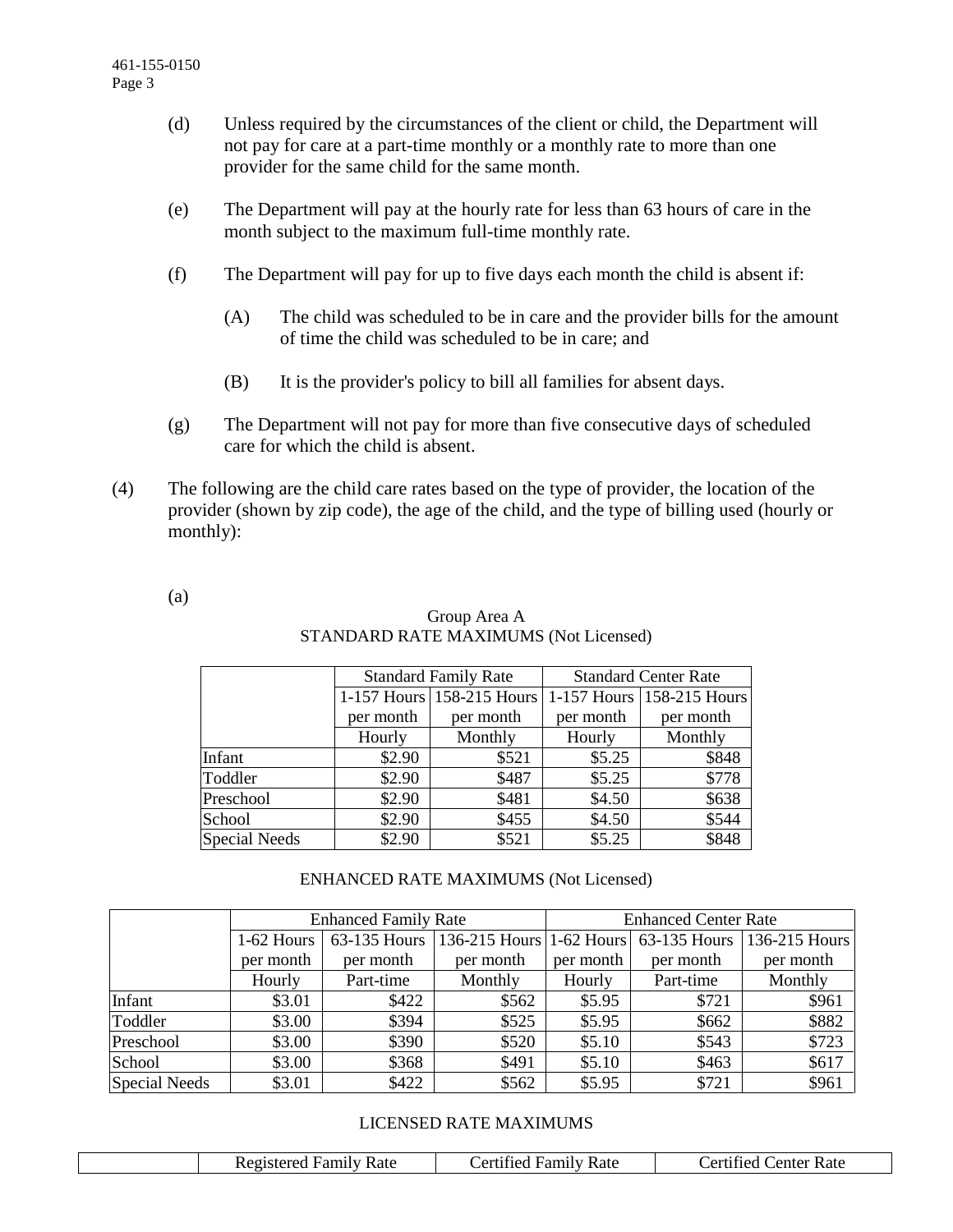|                      | $1-62$ | 63-135              | 136-215 | $1-62$ | 63-135    | 136-215                                                     | $1-62$ | 63-135    | 136-215   |
|----------------------|--------|---------------------|---------|--------|-----------|-------------------------------------------------------------|--------|-----------|-----------|
|                      |        | Hours per Hours per |         |        |           | Hours per Hours per Hours per Hours per Hours per Hours per |        |           | Hours per |
|                      | month  | month               | month   | month  | month     | month                                                       | month  | month     | month     |
|                      | Hourly | Part-time           | Monthly | Hourly | Part-time | Monthly                                                     | Hourly | Part-time | Monthly   |
| Infant               | \$3.50 | \$450               | \$600   | \$6.00 | \$675     | \$900                                                       | \$7.00 | \$848     | \$1,130   |
| Toddler              | \$3.25 | \$450               | \$600   | \$5.00 | \$675     | \$900                                                       | \$7.00 | \$778     | \$1,037   |
| Preschool            | \$3.00 | \$450               | \$600   | \$5.00 | \$589     | \$785                                                       | \$6.00 | \$638     | \$850     |
| School               | \$3.00 | \$413               | \$550   | \$4.50 | \$488     | \$650                                                       | \$6.00 | \$544     | \$725     |
| <b>Special Needs</b> | \$3.50 | \$450               | \$600   | \$6.00 | \$675     | \$900                                                       | \$7.00 | \$848     | \$1,130   |

Zip Codes for Group Area A:

Portland, Bend, Eugene, Corvallis, Springfield, Monmouth and Ashland areas

| 97004 | 97005 | 97006 | 97007 | 97008 | 97009 | 97010 | 97013 | 97014 | 97015 | 97019 | 97022 |
|-------|-------|-------|-------|-------|-------|-------|-------|-------|-------|-------|-------|
| 97023 | 97024 | 97027 | 97028 | 97030 | 97031 | 97034 | 97035 | 97036 | 97041 | 97045 | 97051 |
| 97055 | 97056 | 97060 | 97062 | 97064 | 97068 | 97070 | 97080 | 97086 | 97089 | 97106 | 97109 |
| 97112 | 97113 | 97116 | 97119 | 97123 | 97124 | 97125 | 97132 | 97133 | 97135 | 97140 | 97149 |
| 97201 | 97202 | 97203 | 97204 | 97205 | 97206 | 97209 | 97210 | 97211 | 97212 | 97213 | 97214 |
| 97215 | 97216 | 97217 | 97218 | 97219 | 97220 | 97221 | 97222 | 97223 | 97224 | 97225 | 97227 |
| 97229 | 97230 | 97231 | 97232 | 97233 | 97236 | 97239 | 97242 | 97258 | 97266 | 97267 | 97268 |
| 97286 | 97292 | 97330 | 97331 | 97333 | 97339 | 97351 | 97361 | 97371 | 97376 | 97401 | 97402 |
| 97403 | 97404 | 97405 | 97408 | 97454 | 97455 | 97477 | 97478 | 97482 | 97520 | 97525 | 97701 |
| 97702 | 97707 | 97708 | 97709 |       |       |       |       |       |       |       |       |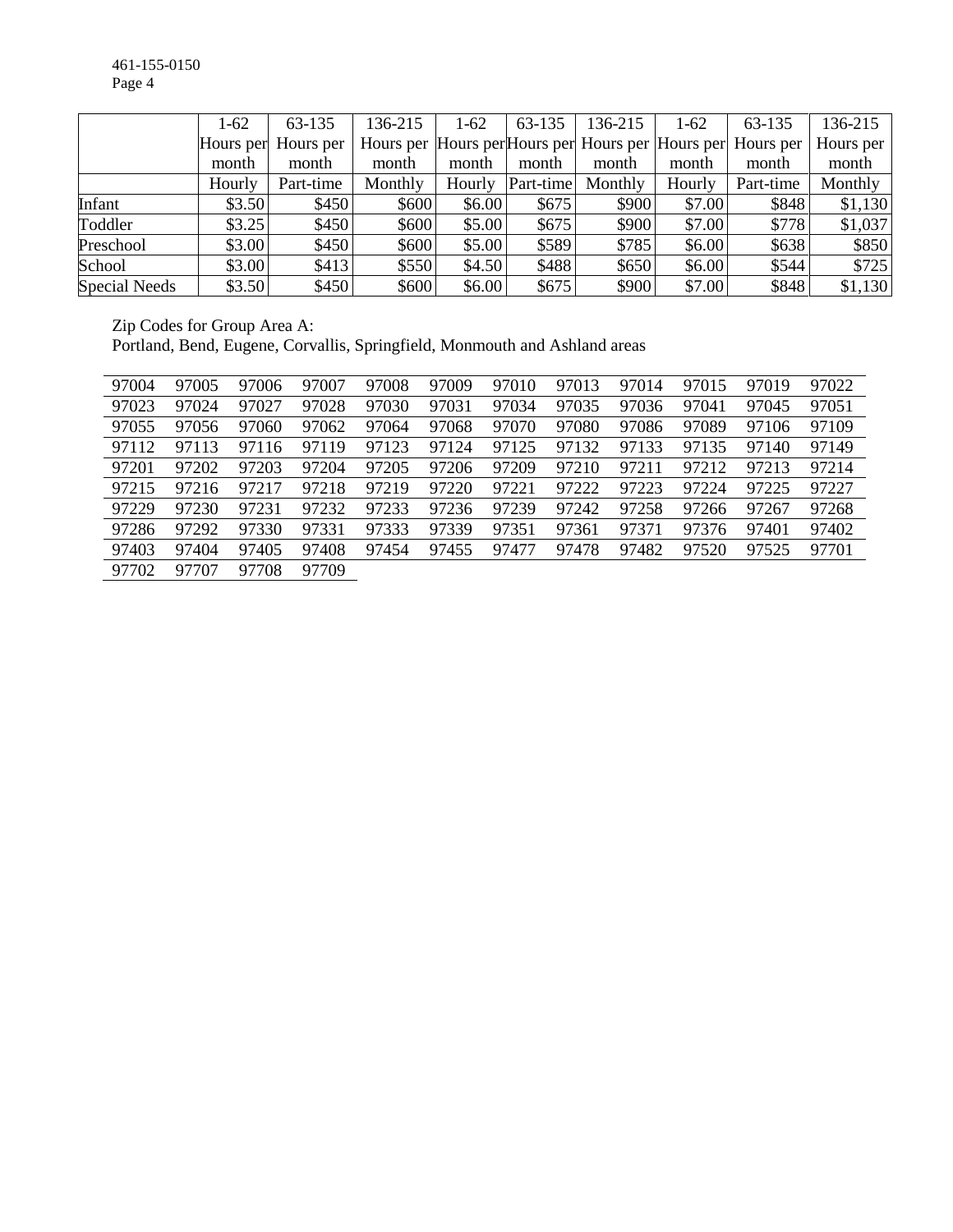(b)

|                      |           | <b>Standard Family Rate</b> |           | <b>Standard Center Rate</b> |  |  |
|----------------------|-----------|-----------------------------|-----------|-----------------------------|--|--|
|                      |           | 1-157 Hours   158-215 Hours |           | 1-157 Hours 158-215 Hours   |  |  |
|                      | per month | per month                   | per month | per month                   |  |  |
|                      | Hourly    | Monthly                     | Hourly    | Monthly                     |  |  |
| Infant               | \$2.49    | \$416                       | \$3.15    | \$537                       |  |  |
| Toddler              | \$2.49    | \$412                       | \$2.97    | \$513                       |  |  |
| Preschool            | \$2.35    | \$403                       | \$2.82    | \$420                       |  |  |
| School               | \$2.35    | \$396                       | \$3.00    | \$413                       |  |  |
| <b>Special Needs</b> | \$2.49    | \$416                       | \$3.15    | \$537                       |  |  |

# Group Area B STANDARD RATE MAXIMUMS (Not Licensed)

# ENHANCED RATE MAXIMUMS (Not Licensed)

|                      |           | <b>Enhanced Family Rate</b> |                                       | <b>Enhanced Center Rate</b> |           |                                       |  |  |
|----------------------|-----------|-----------------------------|---------------------------------------|-----------------------------|-----------|---------------------------------------|--|--|
|                      |           |                             | 1-62 Hours 63-135 Hours 136-215 Hours |                             |           | 1-62 Hours 63-135 Hours 136-215 Hours |  |  |
|                      | per month | per month                   | per month                             | per month                   | per month | per month                             |  |  |
|                      | Hourly    | Part-time                   | Monthly                               | Hourly                      | Part-time | Monthly                               |  |  |
| Infant               | \$2.70    | \$337                       | \$490                                 | \$3.57                      | \$456     | \$608                                 |  |  |
| Toddler              | \$2.70    | \$328                       | \$479                                 | \$3.37                      | \$436     | \$581                                 |  |  |
| Preschool            | \$2.70    | \$326                       | \$458                                 | \$3.19                      | \$357     | \$476                                 |  |  |
| School               | \$2.70    | \$321                       | \$431                                 | \$3.40                      | \$351     | \$468                                 |  |  |
| <b>Special Needs</b> | \$2.70    | \$337                       | \$490                                 | \$3.57                      | \$456     | \$608                                 |  |  |

## LICENSED RATE MAXIMUMS

|               | <b>Registered Family Rate</b> |           |                     |        | <b>Certified Family Rate</b> |         | <b>Certified Center Rate</b> |                               |           |  |
|---------------|-------------------------------|-----------|---------------------|--------|------------------------------|---------|------------------------------|-------------------------------|-----------|--|
|               | 1-62                          | 63-135    | 136-215             | $1-62$ | 63-135                       | 136-215 | $1-62$                       | 63-135                        | 136-215   |  |
|               | Hours per                     | Hours per | Hours per Hours per |        | Hours per                    |         |                              | Hours per Hours per Hours per | Hours per |  |
|               | month                         | month     | month               | month  | month                        | month   | month                        | month                         | month     |  |
|               | Hourly                        | Part-time | Monthly             | Hourly | Part-time                    | Monthly | Hourly                       | Part-time                     | Monthly   |  |
| Infant        | \$3.00                        | \$375     | \$500               | \$3.60 | \$413                        | \$550   | \$4.20                       | \$537                         | \$715     |  |
| Toddler       | \$3.00                        | \$360     | \$480               | \$3.55 | \$399                        | \$532   | \$3.96                       | \$513                         | \$683     |  |
| Preschool     | \$3.00                        | \$357     | \$475               | \$3.50 | \$375                        | \$500   | \$3.75                       | \$420                         | \$560     |  |
| School        | \$3.00                        | \$338     | \$450               | \$3.25 | \$413                        | \$550   | \$4.00                       | \$413                         | \$550     |  |
| Special Needs | \$3.00                        | \$375     | \$500               | \$3.60 | \$413                        | \$550   | \$4.20                       | \$537                         | \$715     |  |

# Zip Codes for Group Area B:

|       | Salem, Medford, Roseburg, Brookings and areas outside the metropolitan areas in Eugene and Portland |       |       |       |       |       |       |       |       |       |       |
|-------|-----------------------------------------------------------------------------------------------------|-------|-------|-------|-------|-------|-------|-------|-------|-------|-------|
| 97002 | 97003                                                                                               | 97011 | 97016 | 97017 | 97018 | 97038 | 97042 | 97044 | 97048 | 97049 | 97053 |
| 97058 | 97067                                                                                               | 97071 | 97103 | 97107 | 97108 | 97110 | 97111 | 97114 | 97115 | 97117 | 97118 |
| 97121 | 97122                                                                                               | 97127 | 97128 | 97131 | 97134 | 97138 | 97141 | 97143 | 97146 | 97148 | 97301 |
| 97302 | 97303                                                                                               | 97304 | 97305 | 97306 | 97307 | 97309 | 97310 | 97317 | 97321 | 97322 | 97325 |
| 97326 | 97327                                                                                               | 97328 | 97336 | 97338 | 97341 | 97343 | 97344 | 97348 | 97352 | 97353 | 97355 |
| 97357 | 97362                                                                                               | 97365 | 97366 | 97367 | 97370 | 97372 | 97374 | 97377 | 97378 | 97380 | 97381 |
| 97383 | 97385                                                                                               | 97386 | 97389 | 97391 | 97392 | 97394 | 97415 | 97420 | 97423 | 97424 | 97426 |
| 97431 | 97444                                                                                               | 97446 | 97448 | 97452 | 97456 | 97457 | 97459 | 97465 | 97470 | 97471 | 97479 |
| 97487 | 97489                                                                                               | 97501 | 97502 | 97503 | 97504 | 97524 | 97534 | 97535 | 97756 | 97759 | 97760 |
| 97801 | 97812                                                                                               | 97813 |       |       |       |       |       |       |       |       |       |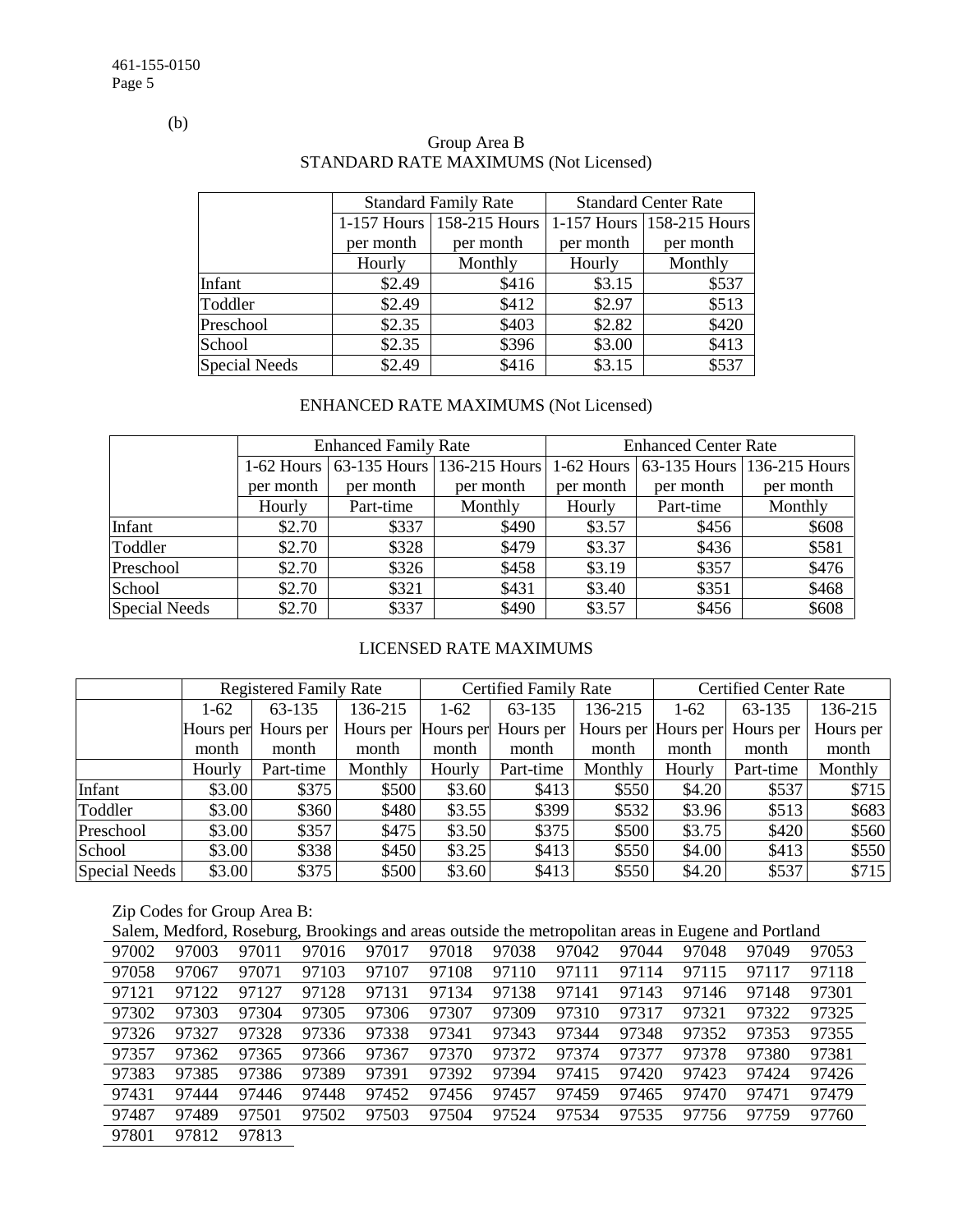(c)

|                      |           | <b>Standard Family Rate</b>                         | <b>Standard Center Rate</b> |           |  |  |
|----------------------|-----------|-----------------------------------------------------|-----------------------------|-----------|--|--|
|                      |           | 1-157 Hours 158-215 Hours 1-157 Hours 158-215 Hours |                             |           |  |  |
|                      | per month | per month                                           | per month                   | per month |  |  |
|                      | Hourly    | Monthly                                             | Hourly                      | Monthly   |  |  |
| Infant               | \$2.42    | \$396                                               | \$2.74                      | \$440     |  |  |
| Toddler              | \$2.20    | \$372                                               | \$2.91                      | \$432     |  |  |
| Preschool            | \$2.20    | \$360                                               | \$2.25                      | \$340     |  |  |
| School               | \$2.20    | \$360                                               | \$2.52                      | \$372     |  |  |
| <b>Special Needs</b> | \$2.42    | \$396                                               | \$2.74                      | \$440     |  |  |

# Group Area C STANDARD RATE MAXIMUMS (Not Licensed)

# ENHANCED RATE MAXIMUMS (Not Licensed)

|                      |            | <b>Enhanced Family Rate</b> |                            | <b>Enhanced Center Rate</b> |              |               |  |
|----------------------|------------|-----------------------------|----------------------------|-----------------------------|--------------|---------------|--|
|                      | 1-62 Hours |                             | 63-135 Hours 136-215 Hours | 1-62 Hours                  | 63-135 Hours | 136-215 Hours |  |
|                      | per month  | per month                   | per month                  | per month                   | per month    | per month     |  |
|                      | Hourly     | Part-time                   | Monthly                    | Hourly                      | Part-time    | Monthly       |  |
| Infant               | \$2.64     | \$308                       | \$432                      | \$3.11                      | \$375        | \$499         |  |
| Toddler              | \$2.40     | \$297                       | \$400                      | \$3.30                      | \$367        | \$489         |  |
| Preschool            | \$2.40     | \$290                       | \$390                      | \$2.55                      | \$290        | \$386         |  |
| School               | \$2.40     | \$285                       | \$391                      | \$2.85                      | \$316        | \$421         |  |
| <b>Special Needs</b> | \$2.64     | \$308                       | \$432                      | \$3.11                      | \$375        | \$499         |  |

## LICENSED RATE MAXIMUMS

|                      |        | <b>Registered Family Rate</b> |         |        | <b>Certified Family Rate</b> |         |          | <b>Certified Center Rate</b>                                |           |  |
|----------------------|--------|-------------------------------|---------|--------|------------------------------|---------|----------|-------------------------------------------------------------|-----------|--|
|                      | $1-62$ | 63-135                        | 136-215 | $1-62$ | 63-135                       | 136-215 | $1 - 62$ | 63-135                                                      | 136-215   |  |
|                      |        | Hours per Hours per           |         |        |                              |         |          | Hours per Hours per Hours per Hours per Hours per Hours per | Hours per |  |
|                      | month  | month                         | month   | month  | month                        | month   | month    | month                                                       | month     |  |
|                      | Hourly | Part-time                     | Monthly | Hourly | Part-time                    | Monthly | Hourly   | Part-time                                                   | Monthly   |  |
| Infant               | \$2.75 | \$338                         | \$450   | \$3.50 | \$413                        | \$550   | \$3.65   | \$440                                                       | \$586     |  |
| Toddler              | \$2.50 | \$338                         | \$450   | \$3.48 | \$357                        | \$475   | \$3.88   | \$432                                                       | \$575     |  |
| Preschool            | \$2.50 | \$315                         | \$420   | \$3.38 | \$338                        | \$450   | \$3.00   | \$340                                                       | \$453     |  |
| School               | \$2.50 | \$330                         | \$440   | \$3.10 | \$330                        | \$440   | \$3.35   | \$372                                                       | \$495     |  |
| <b>Special Needs</b> | \$2.75 | \$338                         | \$450   | \$3.50 | \$413                        | \$550   | \$3.65   | \$440                                                       | \$586     |  |

Zip Codes for Group Area C: Balance of State, Other State Zips

| 97001 | 97020 | 97021     | 97026 | 97029 | 97032 | 97033 | 97037 | 97039 | 97040 | 97050 | 97054 | 97057 |
|-------|-------|-----------|-------|-------|-------|-------|-------|-------|-------|-------|-------|-------|
| 97063 | 97065 | 97<br>101 | 97102 | 97130 | 97136 | 97137 | 97144 | 97145 | 97147 | 97324 | 97329 | 97335 |
| 97342 | 97345 | 97346     | 97347 | 97350 | 97358 | 97359 | 97360 | 97364 | 97368 | 97369 | 97375 | 97384 |
| 97388 | 97390 | 97396     | 97406 | 97407 | 97409 | 97410 | 97411 | 97412 | 97413 | 97414 | 97416 | 97417 |
| 97419 | 97425 | 97427     | 97428 | 97429 | 97430 | 97432 | 97433 | 97434 | 97435 | 97436 | 97437 | 97438 |
| 97439 | 97441 | 97442     | 97443 | 97447 | 97449 | 97450 | 97451 | 97453 | 97458 | 97460 | 97461 | 97462 |
| 97463 | 97464 | 97466     | 97467 | 97468 | 97469 | 97472 | 97473 | 97476 | 97480 | 97481 | 97484 | 97486 |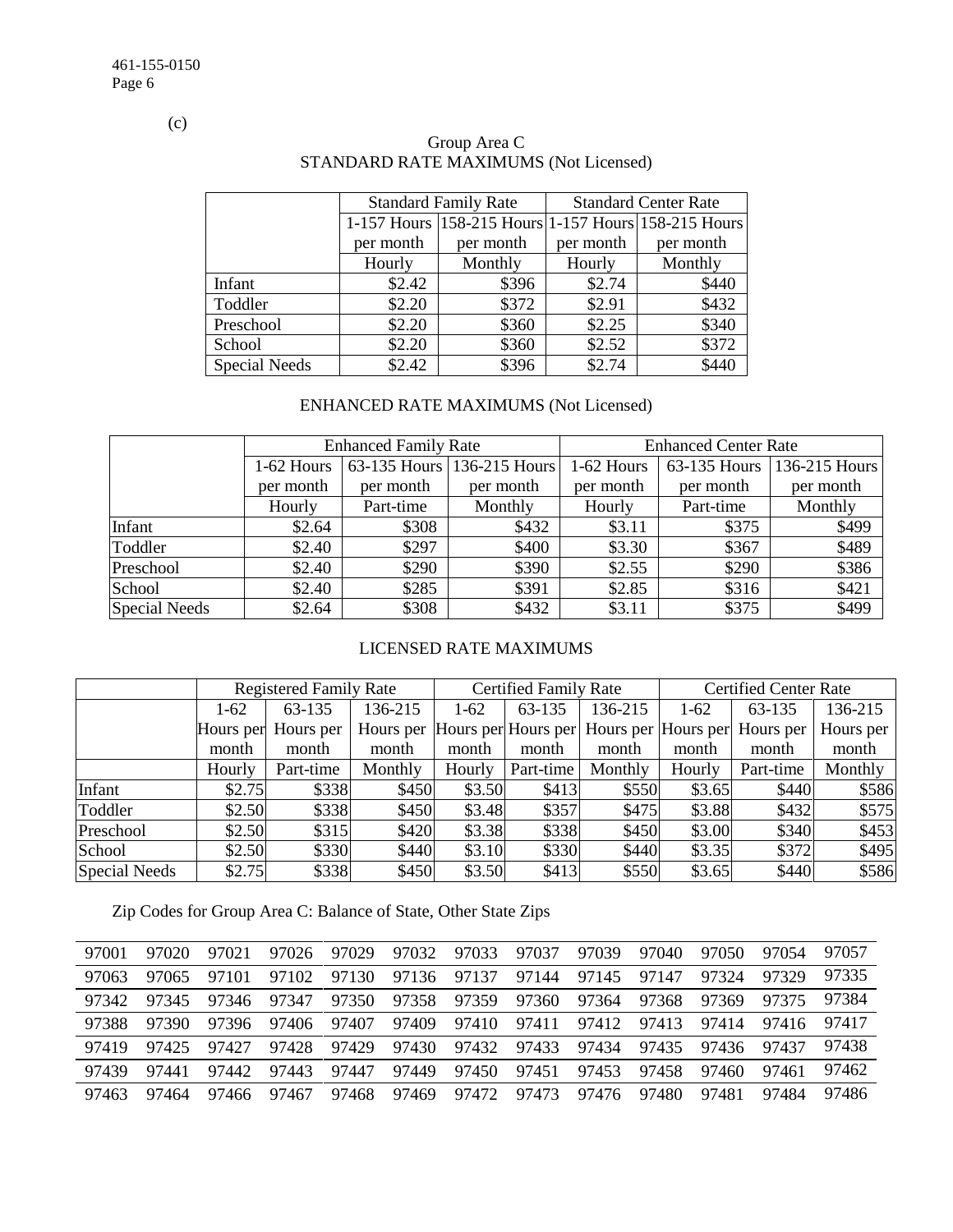461-155-0150 Page 7

| 97488 | 97490 | 97491 | 97492 | 97493 | 97494 | 97495 | 97496 | 97497 | 97498 | 97499 | 97522 | 97523 |
|-------|-------|-------|-------|-------|-------|-------|-------|-------|-------|-------|-------|-------|
| 97526 | 97527 | 97530 | 97531 | 97532 | 97533 | 97536 | 97537 | 97538 | 97539 | 97540 | 97541 | 97543 |
| 97544 | 97601 | 97603 | 97604 | 97620 | 97621 | 97622 | 97623 | 97624 | 97625 | 97626 | 97627 | 97630 |
| 97632 | 97633 | 97634 | 97635 | 97636 | 97637 | 97638 | 97639 | 97640 | 97641 | 97710 | 97711 | 97712 |
| 97720 | 97721 | 97722 | 97730 | 97731 | 97732 | 97733 | 97734 | 97735 | 97736 | 97737 | 97738 | 97739 |
| 97740 | 97741 | 97742 | 97750 | 97751 | 97752 | 97753 | 97754 | 97758 | 97761 | 97810 | 97814 | 97817 |
| 97818 | 97819 | 97820 | 97821 | 97822 | 97823 | 97824 | 97825 | 97826 | 97827 | 97828 | 97830 | 97831 |
| 97833 | 97834 | 97835 | 97836 | 97837 | 97838 | 97839 | 97840 | 97841 | 97842 | 97843 | 97844 | 97845 |
| 97846 | 97848 | 97850 | 97856 | 97857 | 97859 | 97861 | 97862 | 97864 | 97865 | 97867 | 97868 | 97869 |
| 97870 | 97871 | 97872 | 97873 | 97874 | 97875 | 97876 | 97877 | 97880 | 97882 | 97883 | 97884 | 97885 |
| 97886 | 97901 | 97902 | 97903 | 97904 | 97905 | 97906 | 97907 | 97908 | 97909 | 97910 | 97911 | 97913 |
| 97914 | 97918 | 97919 | 97920 |       |       |       |       |       |       |       |       |       |

- (5) Except to the extent provided otherwise in section (12) of this rule, this section establishes the ERDC eligibility standard and the client's copayment (copay).
	- (a) The At initial certification, the ERDC eligibility standard is met for a need group (see OAR 461-110-0630) of eight or less if monthly *countable income* (see OAR 461-001-0000) for the need group is less than 185 percent of the federal poverty level (FPL), as described in OAR 461-155-0180(6). The eligibility standard for a need group of eight applies to any need group larger than eight.
	- (b) During the *certification period* (see OAR 461-001-0000) and at recertification the ERDC eligibility standard is met for a need group of eight or less if monthly *countable income* for the need group during the 12 month period is less than 85 percent state median income (SMI) or 250 percent FPL, whichever is higher, as described in OAR 461-155-0180(8) and (9). The eligibility standard for a need group of eight applies to any need group larger than eight.
	- $(bc)$  The minimum monthly ERDC copay is \$25.
	- (cd) For a filing group (see OAR 461-110-0310) whose *countable income* is at or below 50 percent of the 2007 FPL, the copay is \$25 or 1.5 percent of the filing group's monthly *countable income*, whichever is greater.
	- (de) For a filing group whose *countable income* is over 50 percent of the 2007 FPL, the copay amount is determined with the following percentage of monthly income:
		- (A) Divide the filing group's *countable income* by the 2007 FPL, drop all digits beyond two decimal points, subtract 0.5, and multiply this difference by 0.12.
		- (B) Add .015 to the amount in paragraph (A) of this subsection. This sum is the percentage of monthly income used to determine the copay amount.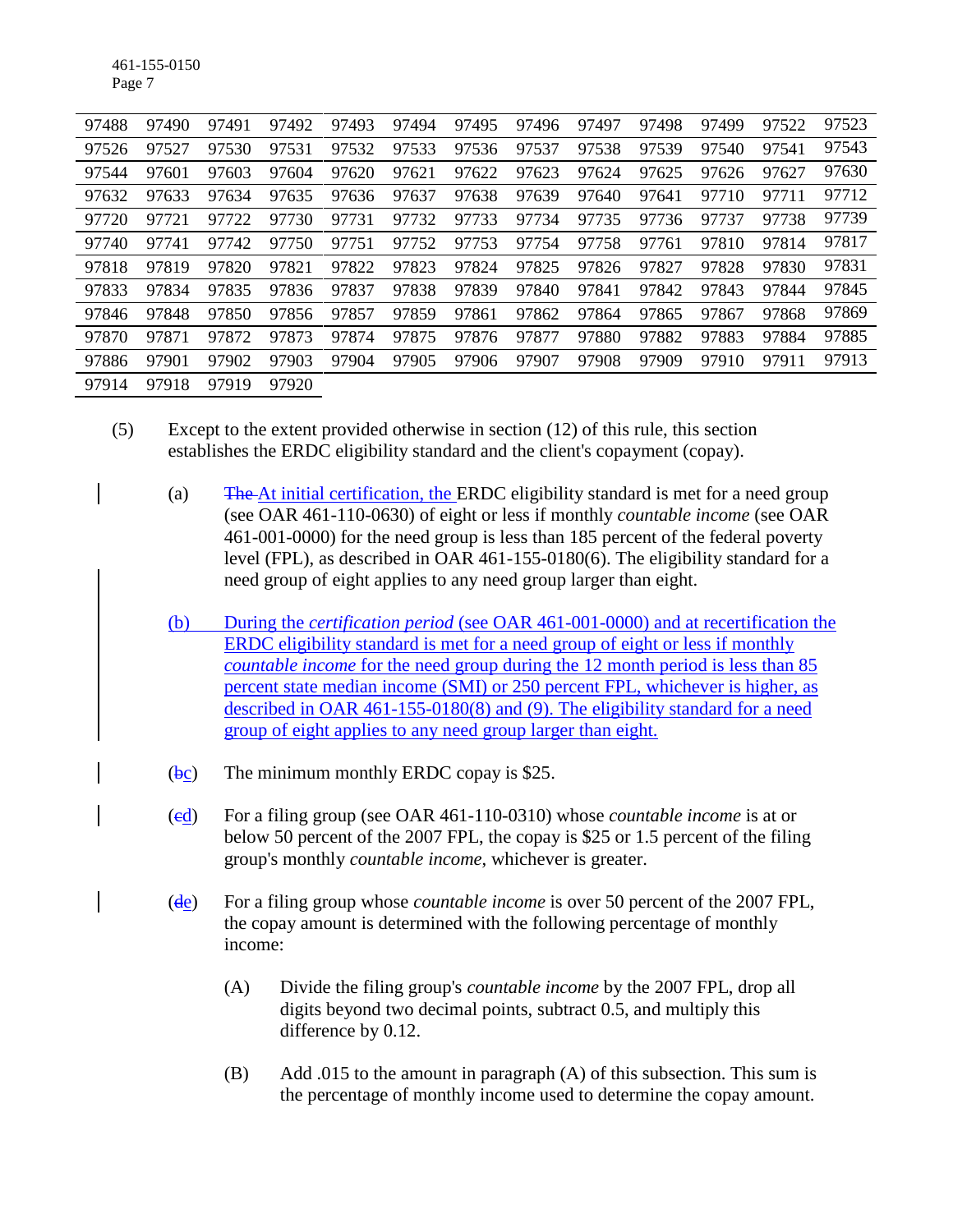Multiply this sum by the filing group's *countable income* and round to the nearest whole dollar.

(ef) The 2007 federal poverty level used to determine copay amounts under subsections  $(ed)$  and  $(de)$  of this section is set at the following amounts:

| Number in | <b>Gross Monthly</b> | <b>Gross Yearly</b> |
|-----------|----------------------|---------------------|
| Family    | Income               | Income              |
| 2         | \$1,141              | \$13,690            |
| 3         | 1,431                | 17,170              |
|           | 1,721                | 20,650              |
| 5         | 2,011                | 24,130              |
| 6         | 2,301                | 27,610              |
|           | 2,591                | 31,090              |
| or more   | 2,881                | 34,570              |

- (6) Subject to the provisions in section (9) of this rule, the monthly limit for each child's child care payments is the lesser of the amount charged by the provider or providers and the following amounts:
	- (a) The monthly rate provided in section (4) of this rule.
	- (b) The product of the hours of care, limited by section (8) of this rule, multiplied by the hourly rate provided in section (4) of this rule.
- (7) The limit in any month for child care payments on behalf of a child whose caretaker is away from the child's home for more than 30 days because the caretaker is a member of a reserve or National Guard unit that is called up for active duty is the lesser of the following:
	- (a) The amount billed by the provider or providers.
	- (b) The monthly rate established in this rule for 215 hours of care.
- (8) The number of payable billed hours of care for a child is limited as follows:
	- (a) In the ERDC and TANF programs, the total payable hours of care in a month may not exceed:
		- (A) 125 percent of the number of child care hours necessary for the client to perform the duties of his or her job, authorized:
			- (i) Under OAR 461-160-0040(2) and (5); or
			- (ii) to To participate in activities included in a *case plan* (see OAR 461-001-0025) including, for clients in the JOBS Plus program, the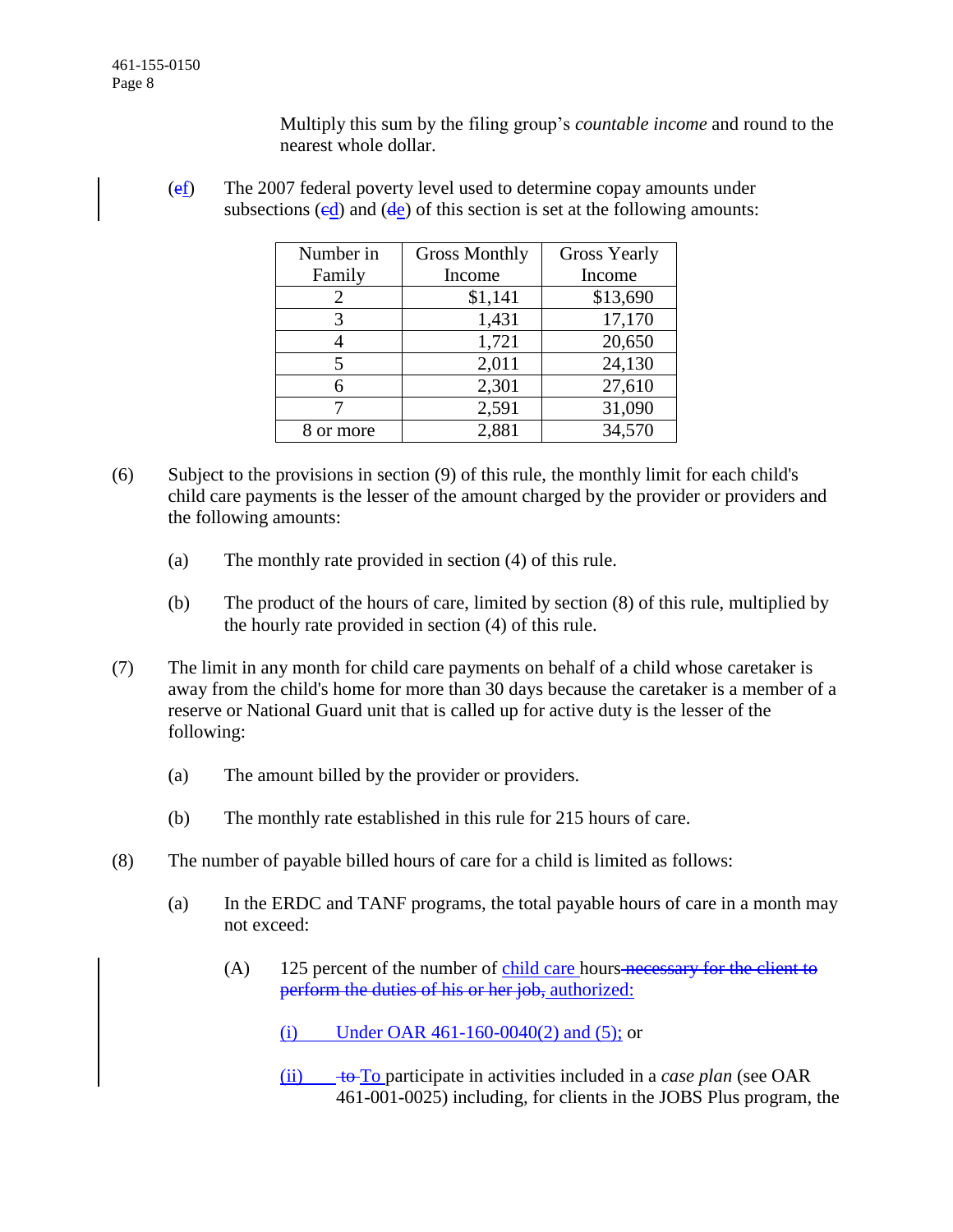time the client searches for unsubsidized employment and for which the employer pays the client; or

- (B) The monthly rate established in section (4) of this rule multiplied by a factor of not more than 1.5, determined by dividing the number of hours billed by 215, when the client meets the criteria for extra hours under section (10) of this rule.
- (b) In the ERDC program, for a client who earns less than the Oregon minimum wage, the total may not exceed 125 percent of the anticipated earnings divided by the state minimum wage not to exceed 172 hours (which is full time). The limitation of this subsection is waived for the first three months of the client's employment.
- (c) In the TANF program, for a client who earns less than the Oregon minimum wage or is self-employed, the total may not exceed 125 percent of the anticipated earnings divided by the state minimum wage not to exceed 172 hours (which is full time). The limitation of this subsection is waived for the first three months of the client's employment.
- (d) In the ERDC program, employed caretakers eligible under OAR 461-135-0400 may have education hours added to the authorized work hours. Education hours may not exceed authorized work hours and combined hours may not exceed 215 hours per month. Education hours are hours required to participate in coursework, including study time, that leads to a certificate, degree, or job-related knowledge or skills attainment at an institution of higher education approved to receive federal financial aid.
- (9) The limit in any month for child care payments on behalf of a child whose caretaker has special circumstances, defined in section (10) of this rule, is the lesser of one of the following:
	- (a) The amount billed by the provider or providers; or
	- (b) The monthly rate established in section (4) of this rule multiplied by a factor, of not more than 1.5, determined by dividing the number of hours billed by 215.
- (10) The limit allowed by section (9) of this rule is authorized once the Department has determined the client has special circumstances. For the purposes of this section, a client has special circumstances when it is necessary for the client to obtain child care in excess of 215 hours in a month to perform the requirements of his or her employment or training required to keep current employment. This is limited to the following situations:
	- (a) The commute time to and from work exceeds two hours per day.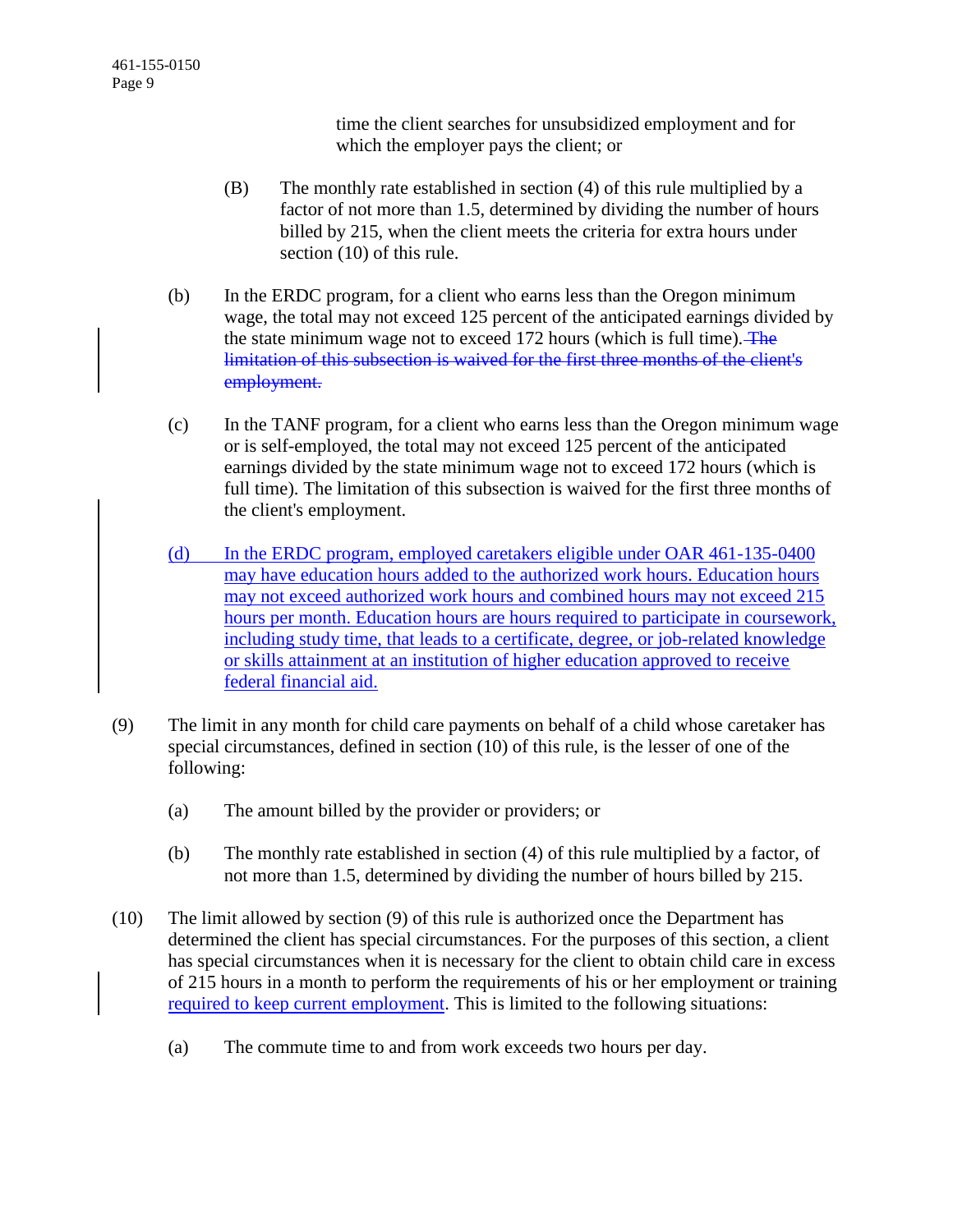- (b) The caretaker works an overnight shift and care is necessary for both work hours and sleep hours.
- (c) The caretaker works a split shift and it is not feasible to care for the child between shifts.
- (d) The caretaker consistently works more than 40 hours per week.
- (e) Weekend work or other nonstandard work hours require care by more than one provider, and the total allowable hours billed by both providers exceeds the maximum limit.
- (f) The caretaker needs child care for both full-time work and participation in Department assigned activities.
- (11) The payment available for care of a child who meets the special needs criteria described in subsection (e) of section (1) of this rule is increased in accordance with OAR 461-155- 0151 if the requirements of both of the following subsections are met:
	- (a) The child requires significantly more direct supervision by the child care provider than normal for a child of the same age.
	- (b) The child is enrolled in a local school district Early Intervention or Early Childhood Special Education program or school-age Special Education Program. The enrollment required by this subsection is waived if determined inappropriate by a physician, nurse practitioner, licensed or certified psychologist, clinical social worker, or school district official.
- (12) Starting May 1, 2012:
	- (a) The minimum monthly ERDC copay is \$27.
	- (b) Except as stated in subsection (a) of this section, the Department adds 10 percent to the monthly client copay amount set under section (5) of this rule by multiplying the copay amount by 1.1 and rounding down to the nearest whole dollar.
- (13) A provider caring for a child in a contracted child care slot with the Department will be paid the lesser of the monthly rate provided in section (4) of this rule or the amount charged by the provider.

Stat. Auth.: ORS 409.050, 411.060, 411.070, 412.006, 412.049 Stats. Implemented: ORS 409.010, 409.050, 409.610, 411.060, 411.070, 412.006, 412.049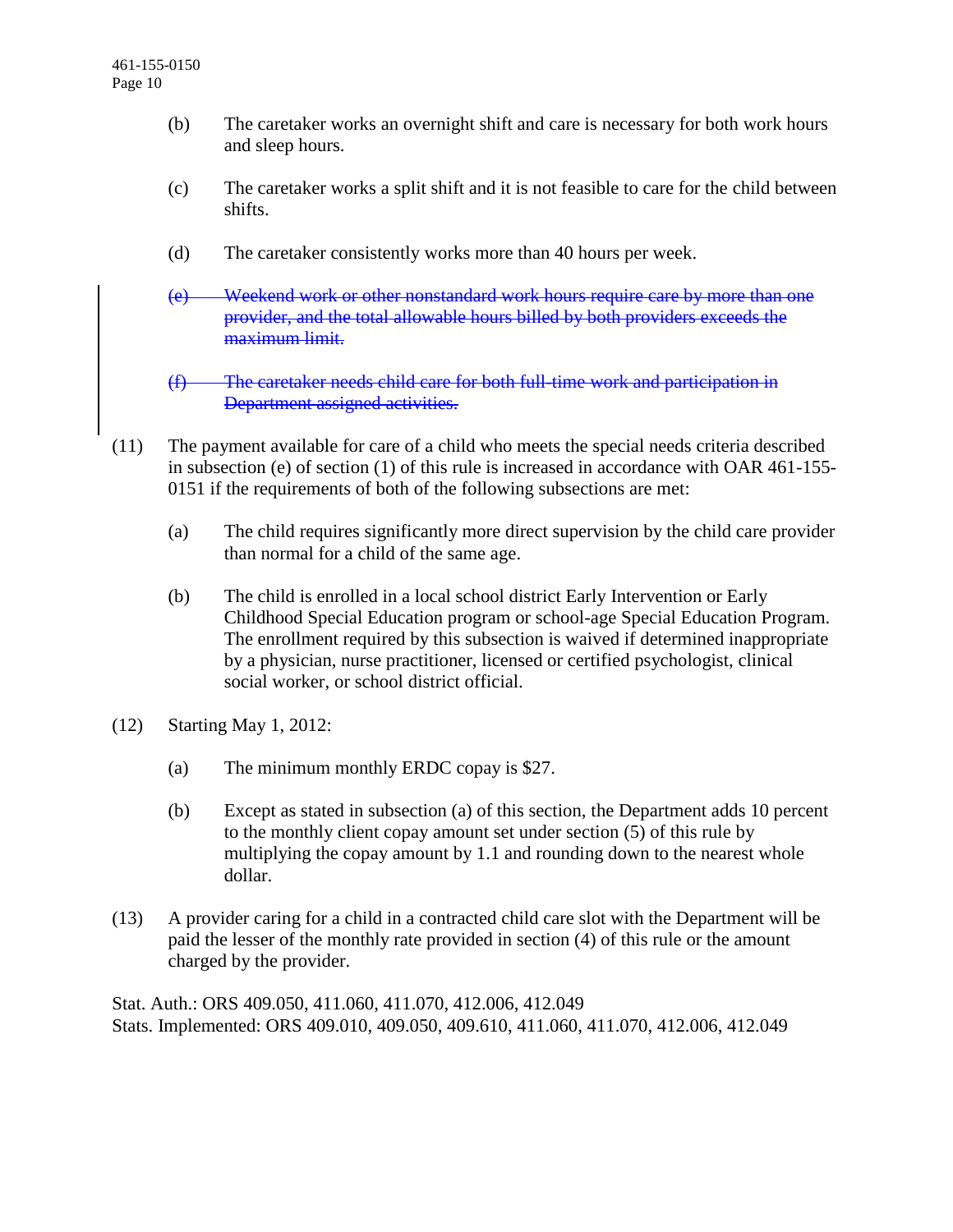(2) A monthly income standard set at 100 percent of the 2014 federal poverty level is set at the following amounts:

| Size of Group  | Standard  |
|----------------|-----------|
|                | \$<br>973 |
| $\overline{2}$ | 1,311     |
| 3              | 1,650     |
| 4              | 1,988     |
| 5              | 2,326     |
| 6              | 2,665     |
| 7              | 3,003     |
| 8              | 3,341     |
| 9              | 3,680     |
| 10             | 4,018     |
| $+1$           | $+339$    |

(3) A monthly income standard set at 133 percent of the 2014 federal poverty level is set at the following amounts:

| Size of Group    | Standard |
|------------------|----------|
|                  | \$1,294  |
| 2                | 1,744    |
| 3                | 2,194    |
| 4                | 2,644    |
| 5                | 3,094    |
| 6                | 3,544    |
| 7                | 3,994    |
| 8                | 4,444    |
| 9                | 4,894    |
| 10               | 5,344    |
| $^{\mathrm{+1}}$ | $+450$   |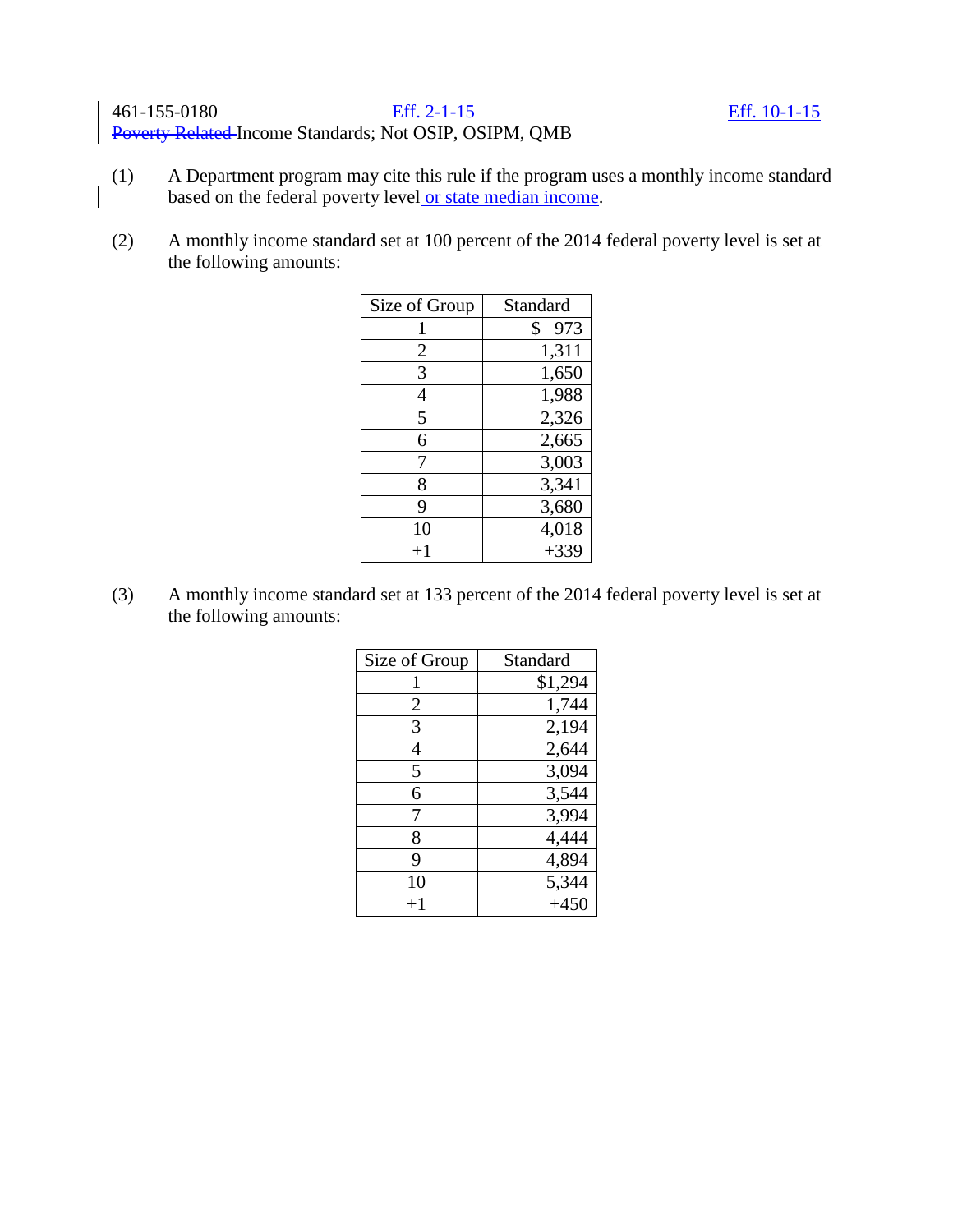461-155-0180 Page 2

(4) A monthly income standard set at 150 percent of the 2014 federal poverty level is set at the following amounts:

| Size of Group | Standard |
|---------------|----------|
|               | \$1,459  |
| 2             | 1,967    |
| 3             | 2,474    |
|               | 2,982    |
| 5             | 3,489    |
| 6             | 3,997    |
|               | 4,504    |
|               | 5,012    |

(5) A monthly income standard set at 163 percent of the 2014 federal poverty level is set at the following amounts:

| Size of Group  | Standard |
|----------------|----------|
|                | \$1,586  |
| $\overline{2}$ | 2,137    |
| 3              | 2,689    |
| 4              | 3,240    |
| 5              | 3,792    |
| 6              | 4,343    |
| 7              | 4,895    |
| 8              | 5,446    |
| 9              | 5,998    |
| 10             | 6,549    |
| $+1$           | $+552$   |

(6) A monthly income standard set at 185 percent of the 2015 federal poverty level is set at the following amounts:

| Size of Group | Standard |
|---------------|----------|
| 1             | \$1,815  |
| 2             | 2,457    |
| 3             | 3,099    |
| 4             | 3,739    |
| 5             | 4,381    |
| 6             | 5,023    |
| 7             | 5,663    |
| 8             | 6,305    |
| 9             | 6,947    |
| 10            | 7,589    |
| $+1$          | $+642$   |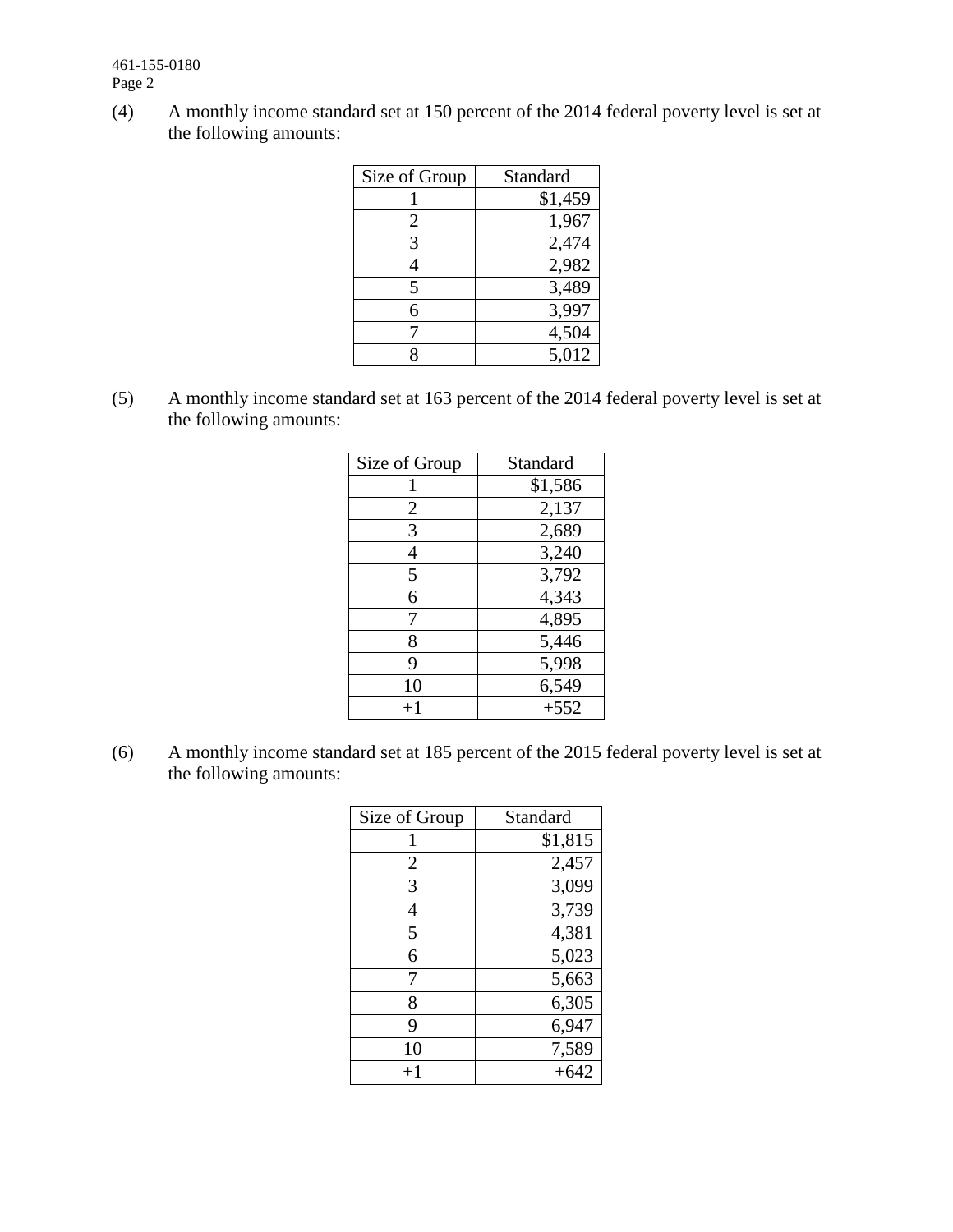461-155-0180 Page 3

(7) A monthly income standard set at 200 percent of the 2014 federal poverty level is set at the following amounts:

| Size of Group  | Standard |
|----------------|----------|
|                | \$1,945  |
| $\overline{2}$ | 2,622    |
| 3              | 3,299    |
|                | 3,975    |
| 5              | 4,652    |
| 6              | 5,329    |
| 7              | 6,005    |
| 8              | 6,682    |
|                | $+677$   |

(8) A monthly income standard set at 250 percent of the 2015 federal poverty level is set at the following amounts:

| <b>Size of Group</b> | <b>Standard</b> |
|----------------------|-----------------|
|                      | \$3,319         |
|                      | 4,185           |
|                      | 5,052           |
|                      | 5,919           |
| <u>6</u>             | 6,785           |
|                      | 7,652           |
|                      |                 |

(9) A monthly income standard set at 85 percent of the 2015 state median income is set at the following amounts:

| <b>Size of Group</b> | <b>Standard</b> |
|----------------------|-----------------|
|                      | \$3,994         |
|                      | 4,362           |
|                      | 5,089           |
|                      | 5,663           |
| 6                    | 6,237           |
|                      | 6,811           |
|                      |                 |

Stat. Auth.: ORS 409.050, 411.060, 411.070, 411.816, 412.014, 412.049 Stats. Implemented: ORS 409.010, 411.060, 411.070, 411.816, 412.014, 412.049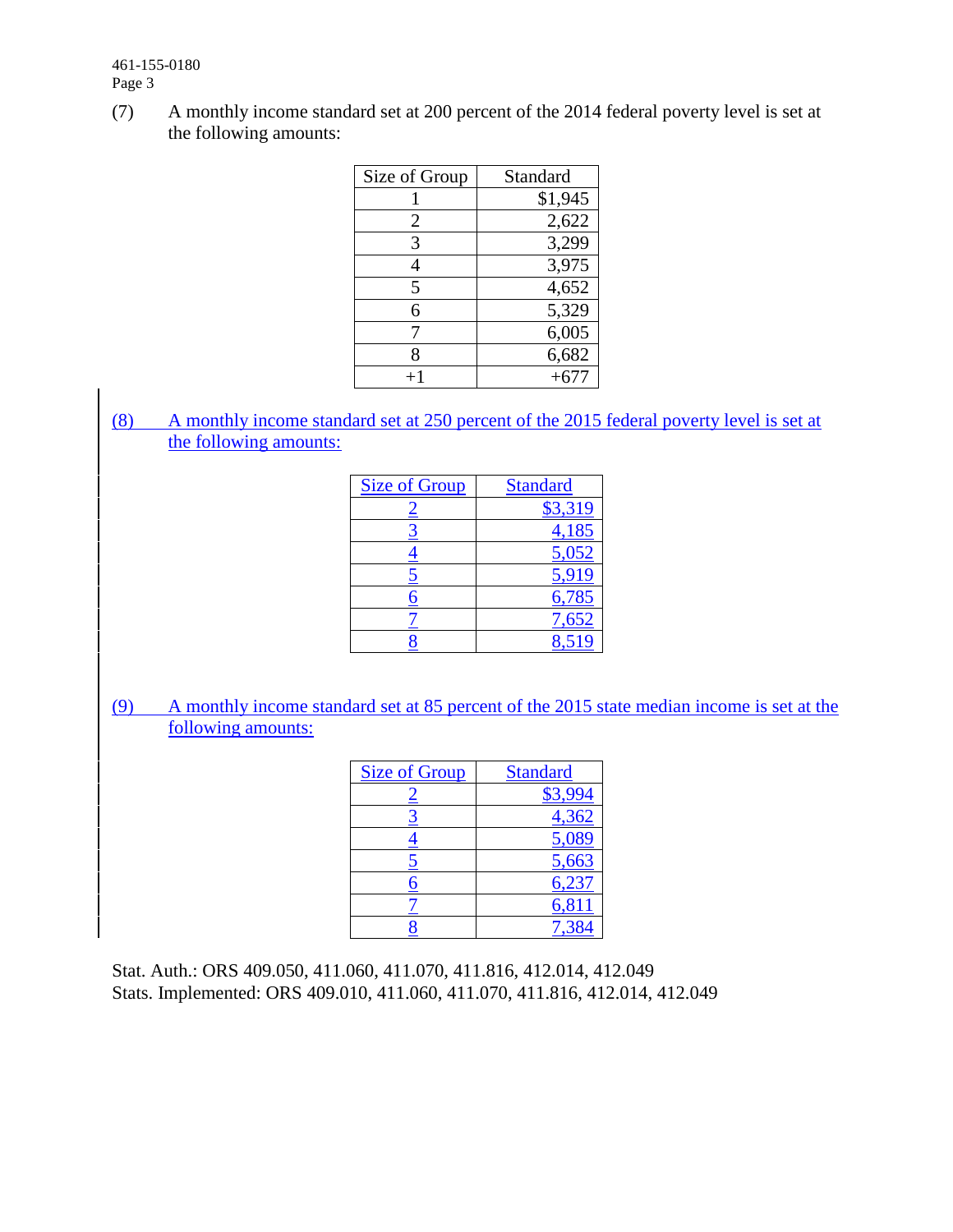461-170-0011 Eff. 10-1-14 Eff. 10-1-15

Changes That Must be Reported

- (1) A change in employment status is considered to occur as follows:
	- (a) For a new job, the change occurs the first day of the new job.
	- (b) For a job separation, the change occurs on the last day of employment.
- (2) A change in source of income is considered to occur as follows:
	- (a) For earned income, the change occurs upon the receipt by the client of the first paycheck from a new job or the first paycheck reflecting a new rate of pay.
	- (b) For unearned income, the change occurs the day the client receives the new or changed payment.
- (3) A client must report, orally or in writing, the following changes:
	- (a) In the ERDC program $\div$ ,
	- $(A)$  A a client not participating in SRS in the SNAP program must report the following changes within 10 days of occurrence:
		- $(i)$  A change in child care provider.
		- $(iH)$  A change in employment status.
		- $(iiiC)$  A change in mailing address or residence.
		- (iv) A change in membership of the *filing group* (see OAR 461-110-0350).
		- (D) A *parent* (see OAR 461-001-0000) of a *child* (see OAR 461-001-0000) or unborn or *spouse* (see OAR 461-001-0000) of the *caretaker* (see OAR 461-001-0000) moves into the residence.
		- (E) A member of the *filing group* (see OAR 461-110-0350) is discharged from the U.S. military and returning rom active duty in a military war zone.
		- $(\overline{\Psi}F)$  A change in source of income above the ERDC income limit as defined in OAR  $461-155-0150(5)(b)$  that is expected to continue.
		- (B) A client participating in SRS in the SNAP program must report the following changes by the tenth day of the month following the month of occurrence: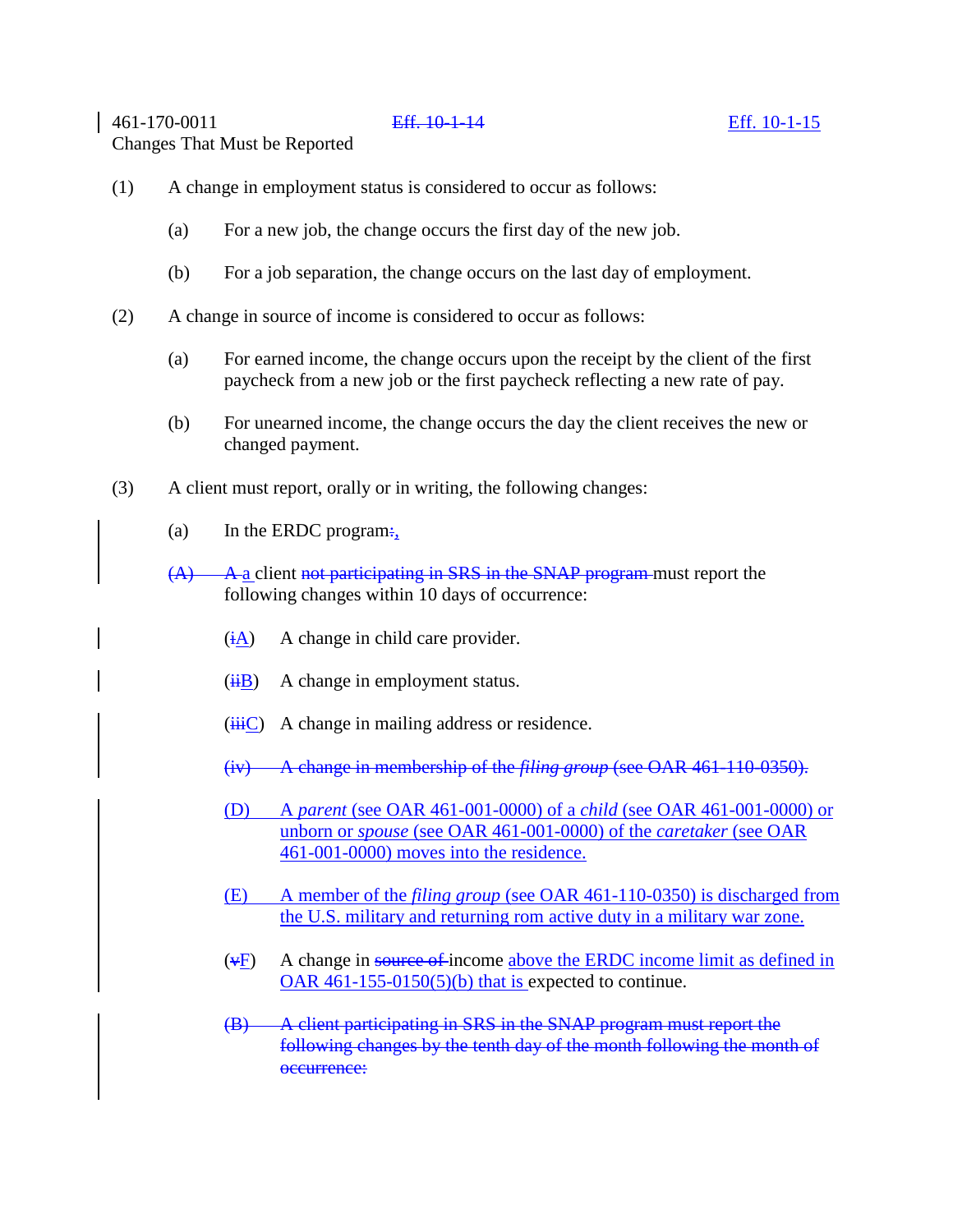- (i) A change in child care provider.
- (ii) Loss of employment.
- (iii) Monthly income exceeding the SNAP countable income limit.
- (iv) A *parent* (see OAR 461-001-0000) of a child or unborn or the spouse of the caretaker moves into the residence.
- (C) The ERDC case may continue to follow the reporting requirements in paragraph (3)(a)(B) of this rule without a companion SNAP case in SRS when:
	- (i) The ERDC case was certified in the fifth or sixth month of the SNAP *certification period* (see OAR 461-001-0000); and
	- (ii) The SNAP companion case automatically closes because the Interim Change Report (see OAR 461-170-0010) was not received.
- (b) In the SNAP program:
	- (A) A client assigned to CRS must report any of the following changes within 10 days of occurrence:
		- (i) A change in earned income of more than \$100.
		- (ii) A change in unearned income of more than \$50.
		- (iii) A change in source of income.
		- (iv) A change in membership of the *filing group* (see OAR 461-110- 0370) and any resulting change in income.
		- (v) A change in residence and the shelter costs in the new residence.
		- (vi) A change in the legal obligation to pay child support.
		- (vii) When the sum of cash on hand, stocks, bond, and money in a bank or savings institution account reaches or exceeds program resource limits.
		- (viii) Acquisition or change in ownership of a non-excluded vehicle.
	- (B) A client assigned to SRS must report when the filing group's monthly income exceeds the SNAP countable income limit by the tenth day of the month following the month of occurrence.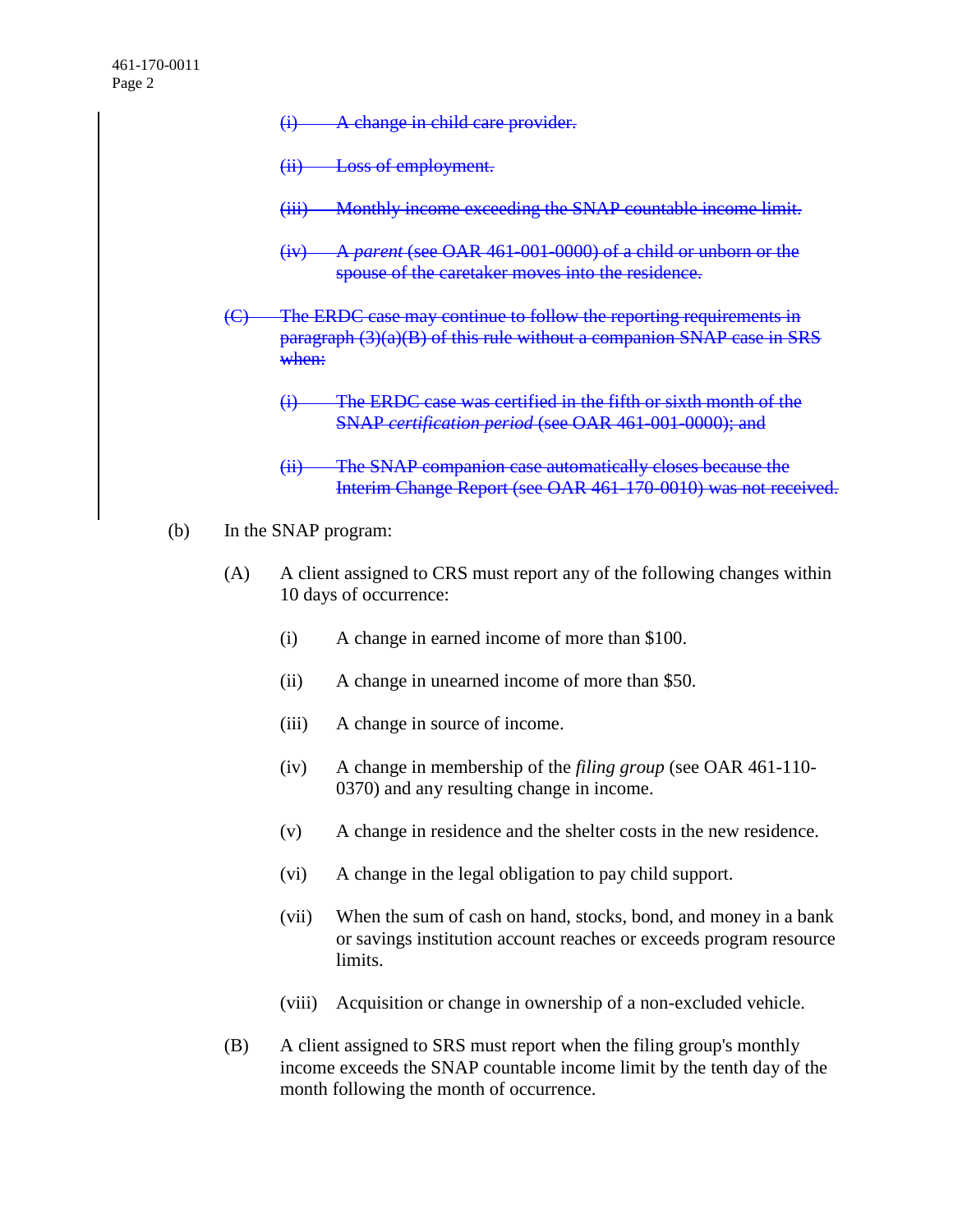- (C) A client assigned to TBA is not required to report any changes.
- (c) For JPI (see OAR 461-135-1260), a client must follow the same reporting requirements as a SNAP client assigned to CRS, SRS or TBA reporting systems (see OAR 461-170-0010).
- (d) In the GA, GAM, OSIP, OSIPM, and QMB programs, a client must report all changes that may affect eligibility within 10 days of occurrence, including any of the following changes:
	- (A) A change in employment status.
	- (B) A change in health care coverage.
	- (C) A change in membership of the *household group* (see OAR 461-110- 0210).
	- (D) A change in marital status.
	- (E) A change in residence.
	- (F) A change in resources.
	- (G) A change in source or amount of income.
- (e) In the REF, SFPSS, and TANF programs, clients assigned to CRS must report any of the following changes within 10 days of occurrence:
	- (A) Acquisition or change in ownership of a non-excluded vehicle.
	- (B) A change in earned income more than \$100.
	- (C) A change in employment status.
	- (D) A change in membership of the *household group* (see OAR 461-110- 0210).
	- (E) A change in marital status or other changes in membership of the filing group.
	- (F) A change in mailing address or residence.
	- (G) A change in pregnancy status of any member of the filing group.
	- (H) A change in source of income.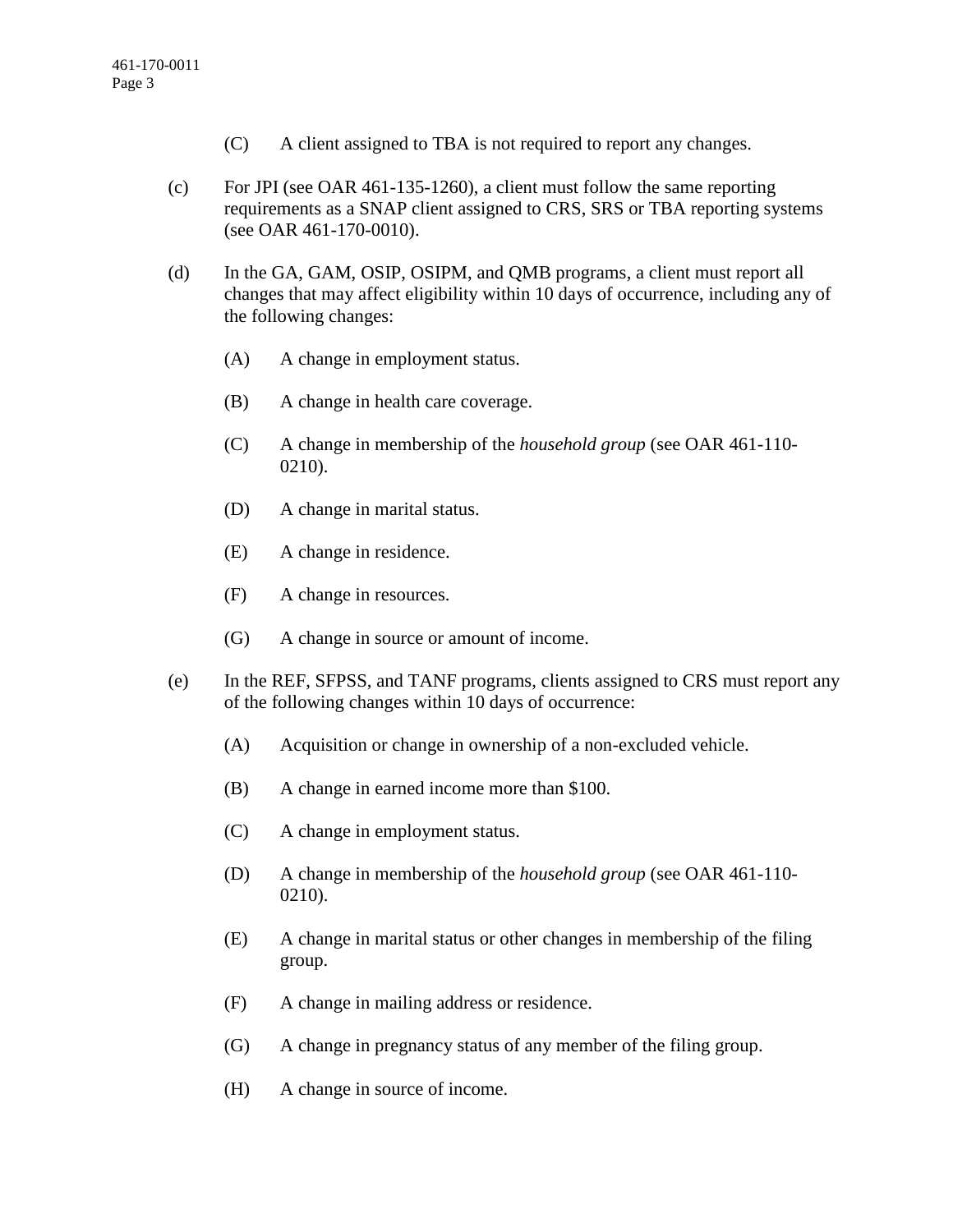- (I) A change in unearned income more than \$50.
- (J) A change in who pays the shelter costs if the costs will be paid by a noncustodial *parent*.
- (K) Sale or receipt of a resource that causes total resources to exceed program resource limits.
- (f) In the REFM program, clients must report the following changes within 10 days of occurrence:
	- (A) A change in membership of the *household group* (see OAR 461-110- 0210).
	- (B) A change in residence.

Stat. Auth.: ORS 411.060, 411.070, 411.404, 411.706, 411.816, 412.014, 412.049, 414.231 Stats. Implemented: ORS 411.060, 411.070, 411.081, 411.404, 411.704, 411.706, 411.816, 412.014, 412.049, 414.025, 414.231, 414.826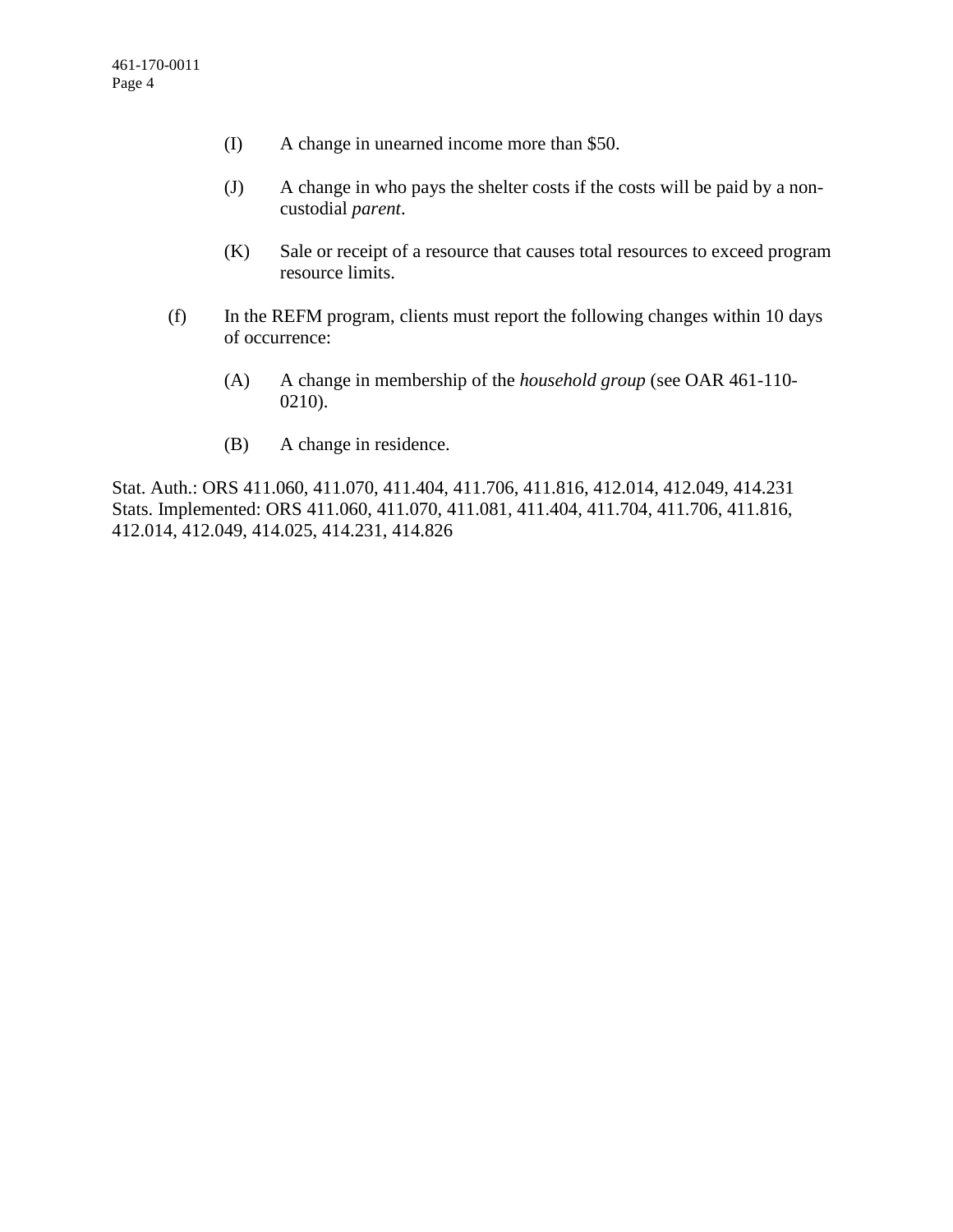461-170-0101 Eff. 6-30-15 Eff. 10-1-15 Simplified Reporting System (SRS); ERDC, SNAP

In the **ERDC** and SNAP programs:

- (1) OAR 461-170-0101 to 461-170-0104 establish and explain the Simplified Reporting System (SRS).
- (2) A *filing group* (see OAR 461-110-0370) certified to receive SNAP program benefits for less than six months may not participate in SRS.
- (3) A *filing group* (see OAR 461-110-0350 and 461-110-0370) with a member working under a JOBS Plus agreement may not participate in SRS.

Stat. Auth.: ORS 409.050, 411.060, 411.070, 411.816, 412.049 Stats. Implemented: ORS 409.010, 409.050, 411.060, 411.070, 411.816, 412.049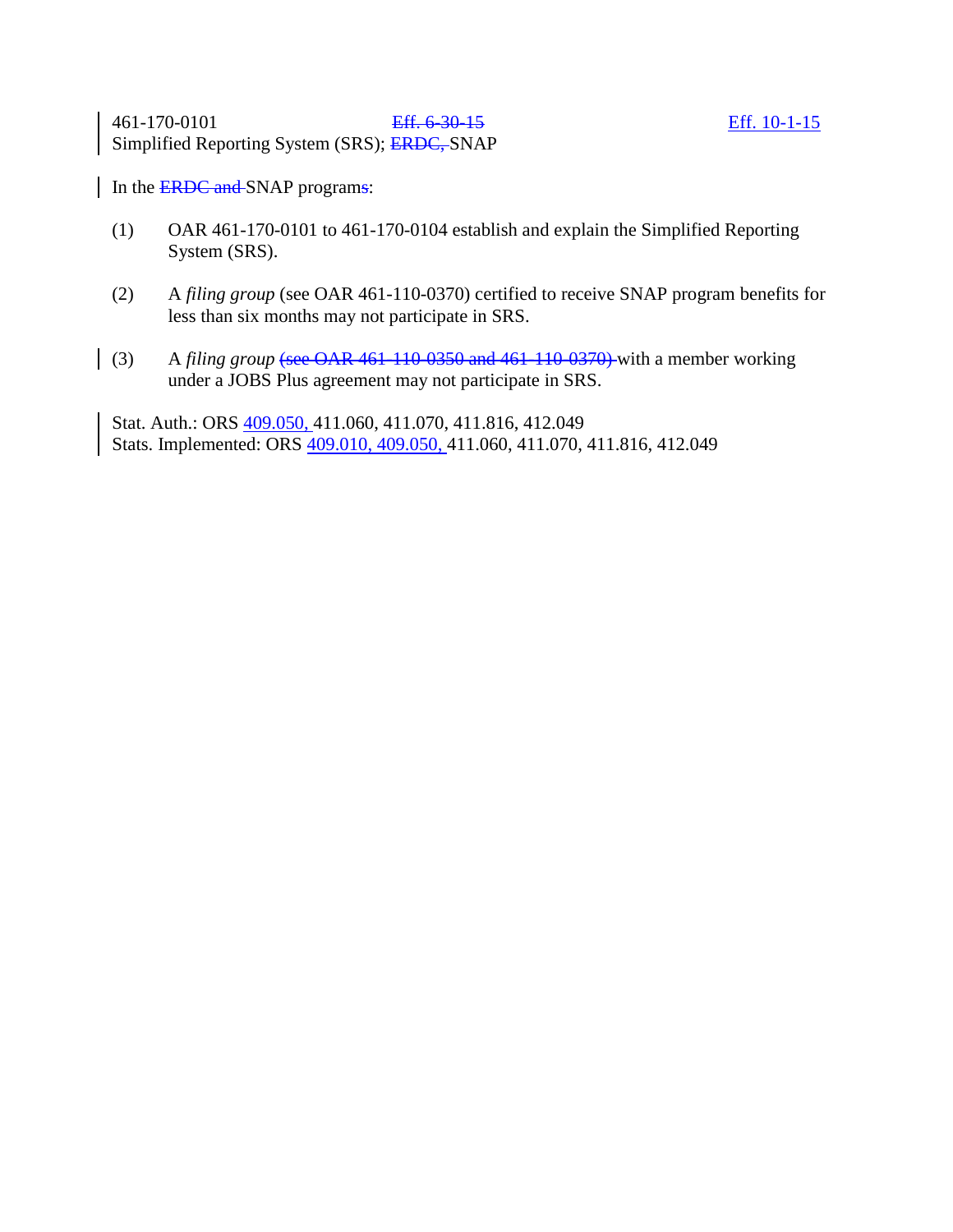461-170-0102 Tech. Eff. 1-1-10 Eff. 10-1-15 Required Reports for the Simplified Reporting System (SRS) -- Interim Change Report; ERDC, SNAP

In the **ERDC** and SNAP programs:

- (1) During the sixth month of a *certification period* (see OAR 461-001-0000), a client an individual participating in SRS and certified for benefits for longer than six months must submit to the Department, on a form designated by the Department, an Interim Change Report of household circumstances, unless the household has no earned income and each adult member is *elderly* (see OAR 461-001-0015) or an individual with a *disability* (see OAR 461-001-0015).
- (2) The required Interim Change Report form is considered complete when it is received by the Department by the last day of the sixth month of the *certification period* and:
	- (a) The elient-individual completely and accurately answers all questions necessary to determine *eligibility* (see OAR 461-001-0000) and benefit amounts;
	- (b) The *client-individual* provides all required verification; and
	- (c) The form contains the signature of the *primary person* (see OAR 461-001-0015) or the *authorized representative* (see OAR 461-001-0000 and 461-115-0090).

Stat. Auth.: ORS 409.050, 411.060, 411.070, 411.816 Stats. Implemented: ORS 409.010, 409.050, 411.060, 411.070, 411.081, 411.087, 411.816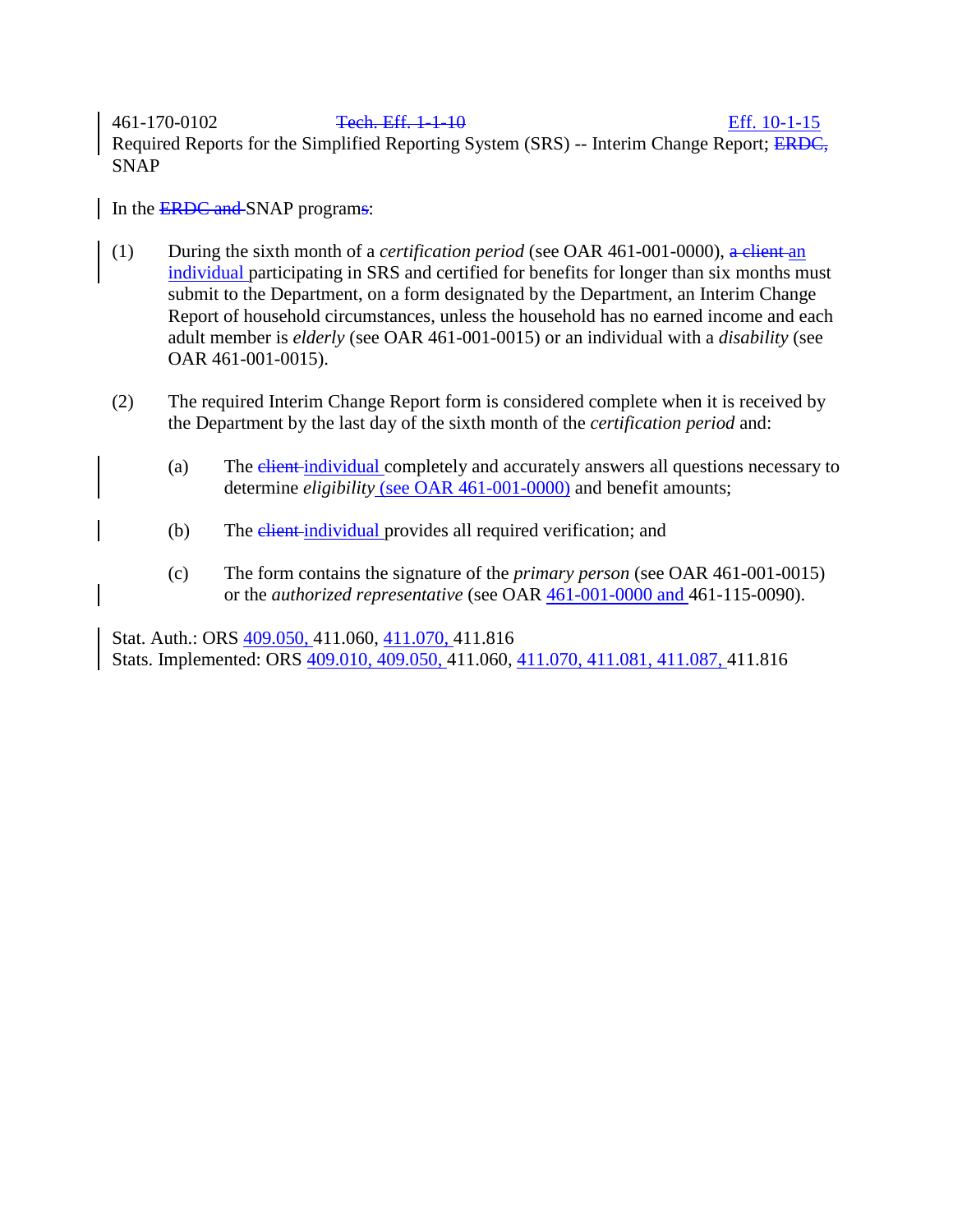## 461-170-0103 Tech. Eff. 1-1-10 Eff. 10-1-15

Actions Resulting From Changes in Household Circumstances; Simplified Reporting System (SRS); ERDC, SNAP

In the ERDC and SNAP programs, benefits may be changed for a client an individual using SRS -- based on information obtained other than through the Interim Change Report -- only as follows:

- (1) The benefit level  $\frac{1}{w}$  is increased if the information demonstrates the elient-individual is eligible for greater benefits.
- (2) The benefits will be are closed or reduced if any of the following subsections apply:
	- (a) The household requests a closure of benefits.
	- (b) The action is based on information that is *verified upon receipt*. Information is considered *verified upon receipt* if--
		- (A) It is not questionable and the **person-individual** making the report has firsthand knowledge of the information reported; or
		- (B) Verification is provided with the reported change in accordance with OAR 461-115-0651.
	- (c) The client individual reports information that results in loss of *eligibility* (see OAR 461-001-0000).
	- (d) The client individual reports *financial group* (see OAR 461-110-0530) income exceeding the SNAP program *countable* (see OAR 461-001-0000) income limit.
	- (3) The Department acts on information reported through computer matches when the Interim Change Report is processed, when the elient-individual is recertified, or when the monthly match with the Department of Corrections indicates a member is incarcerated.

Stat. Auth.: ORS 409.050, 411.060, 411.070, 411.816 Stats. Implemented: ORS 409.010, 409.050, 411.060, 411.070, 411.081, 411.816, 411.825, 411.837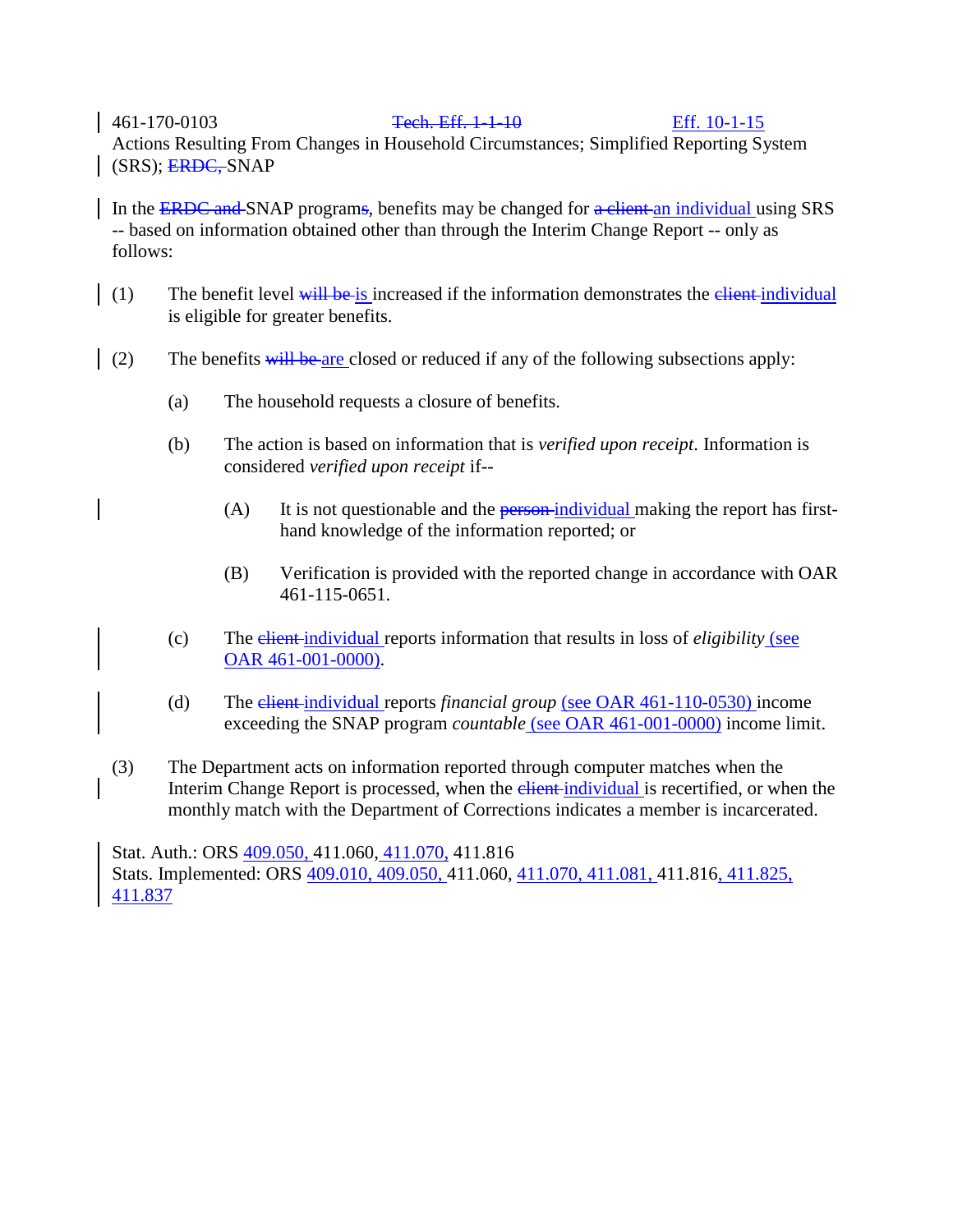461-170-0104 Tech. Eff. 1-1-10 Eff. 10-1-15 Failure to Submit Interim Change Report; Simplified Reporting System (SRS); ERDC, SNAP

In the **ERDC** and SNAP programs:

- (1) If the Department does not receive a complete Interim Change Report by the last day of the sixth month of the *certification period* (see OAR 461-001-0000), benefits for the seventh month of the *certification period* are suspended. If the Interim Change Report is not received during the month of suspension, the elient-individual is ineligible for that month.
- (2) If a completed Interim Change Report is received by the last day of the seventh month, it is used to determine *eligibility* (see OAR 461-001-0000) and benefit level for the seventh and remaining months of the *certification period*.

Stat. Auth.: ORS 409.050, 411.060, 411.070, 411.816 Stats. Implemented: ORS 409.010, 409.050, 411.060, 411.070, 411.081, 411.816, 411.825, 411.837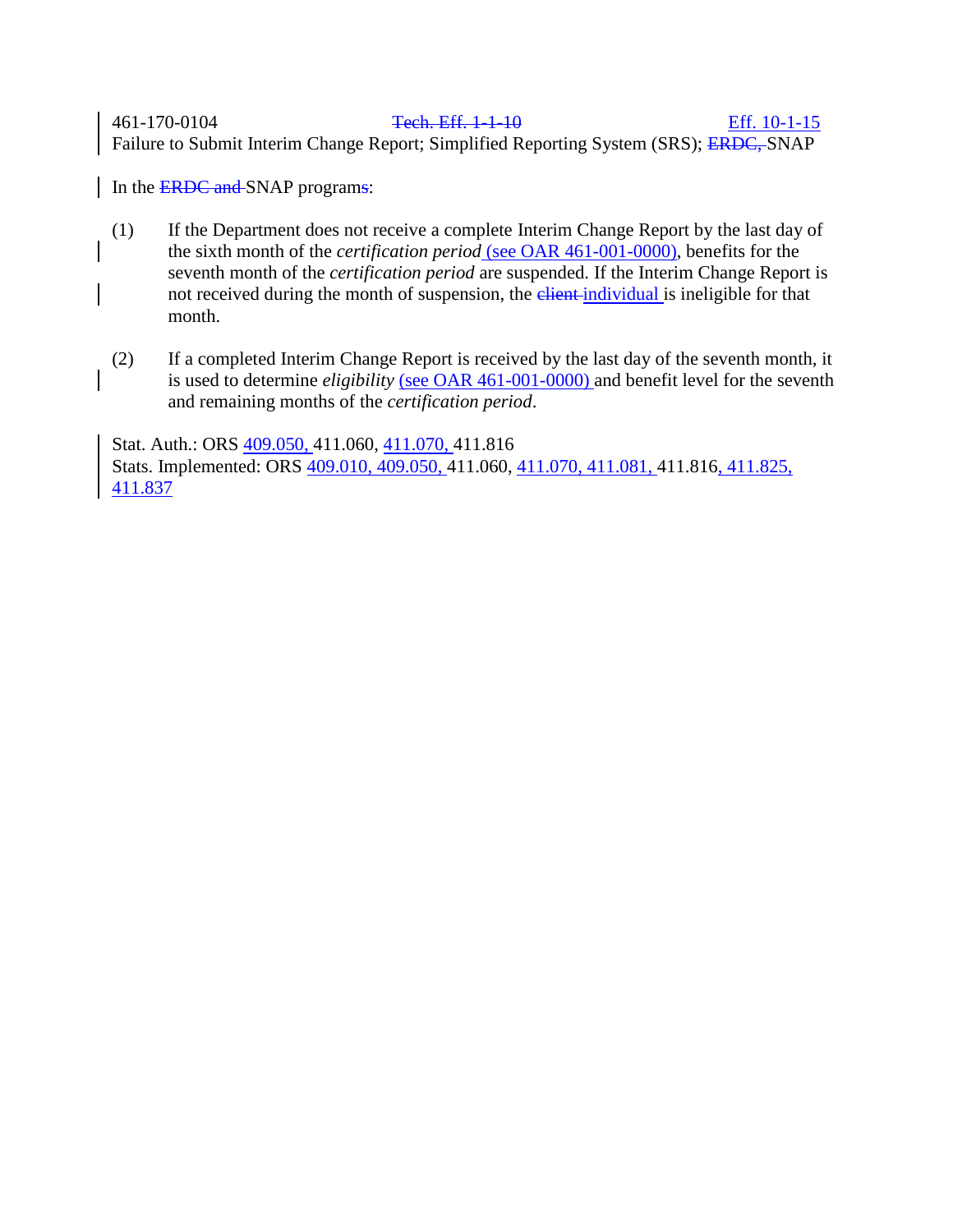461-175-0280 Eff. 10-1-10 Eff. 10-1-15 Notice Situation; Failure to Submit Report for SRS or ERDC Reapplication

- (1) In the ERDC program, the Department sends a *continuing benefit decision notice* (see OAR  $461-001-0000$ ):
- (a) To to close benefits when the *benefit group* (see OAR 461-110-0750) fails to return the reapplication form. The case is closed on the last day of the last month of the *certification period* (see OAR 461-001-0000); and
- (b) When the Interim Change Report is not returned in a timely manner (see section (2) of this rule).
- (2) In the ERDC and SNAP programs, the Department sends a *continuing benefit decision notice* when a *benefit group* in Simplified Reporting System (SRS) fails to return the Interim Change Report by the 10th day of the sixth month of the *certification period*. The notice informs the *benefit group* that:
	- (a) The report was not received by the Department by the 10th day of the sixth month in the *certification period*.
	- (b) The *benefit group* has until the end of the sixth month of the *certification period* to provide the report to receive benefits for the seventh month of the *certification period*.
	- (c) If the report is not received by the Department by the last day of the sixth month of the *certification period*, SNAP program benefits will be suspended and ERDC program benefits will be closed effective the last day of the sixth month.
	- (d) The SNAP program case  $\frac{1}{w}$  remains in suspended status for a month and then be is closed.

Stat. Auth.: ORS 409.050, 411.060, 411.070, 411.095, 411.816 Stats. Implemented: ORS 409.010, 409.050, 409.610, 411.060, 411.070, 411.087, 411.095, 411.816, 411.825, 411.837